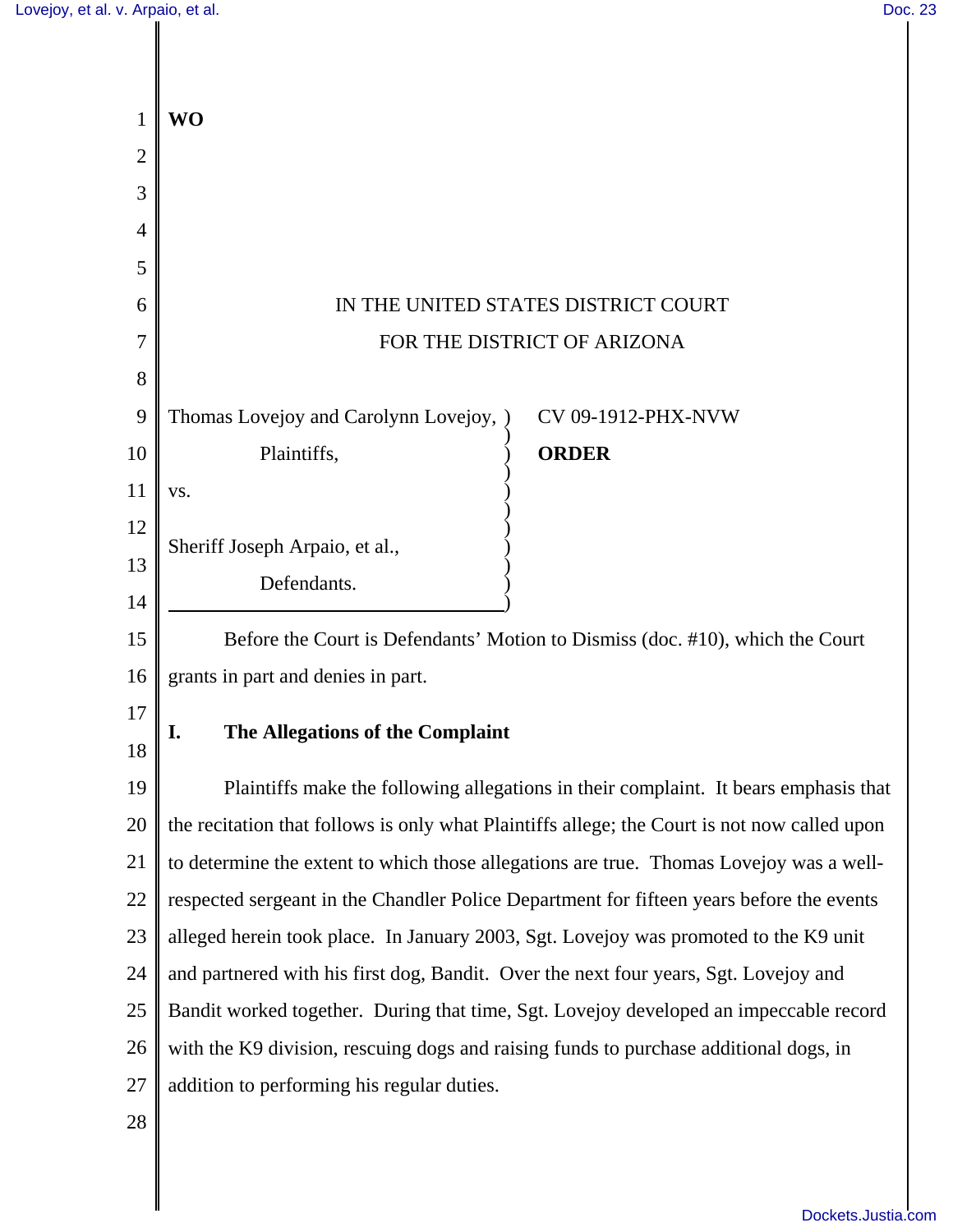1 2 3 4 5 Sgt. Lovejoy took good care of Bandit. Bandit shared a large backyard with Sgt. Lovejoy's other dogs, but also had special accommodations. Bandit had a 20' x 10' kennel that was shaded with plants and swamp air cooled. He also had three drinking stations and his own stock tank where he could immerse himself fully in water to cool off during hot summer days.

6 7 8 9 10 11 12 Sgt. Lovejoy and Bandit typically maintained a regular work routine. They worked the night shift from 7 p.m. to 4 a.m. Upon their return from duty, Bandit would immediately retire to his kennel, where he would eat and then sleep for several hours without being disturbed. The daytime was Bandit's opportunity for rest and sleep. Sgt. Lovejoy frequently worked overtime duties where needed, but Bandit did not usually accompany Sgt. Lovejoy in his overtime jobs, although he would occasionally come along when needed.

13

14 15 16 17 18 19 20 21 In the days leading up to the incident, Sgt. Lovejoy worked several shifts in a row because the Chandler Police Department was on sustained alert for a serial rapist that had been targeting local residents. On the morning of August 11, 2007, he had an overtime assignment. Knowing that he might be called at any moment to help with the serial rapist investigation, he drove his SUV and brought Bandit with him to his assignment. When his shift ended, he placed Bandit in his kennel in the back of the SUV, and Bandit immediately fell asleep. At this point, Sgt. Lovejoy had slept only six and one-half hours in the previous fifty-one hours.

- 22
- 23
- 24
- 25 26

On his way home, Sgt. Lovejoy learned that his oldest son had been involved in a minor car accident and needed his immediate help. Shortly afterward, Sgt. Lovejoy's wife, Carolynn, called him in tears and told him that she was having a personal crisis at work. At home, both of Sgt. Lovejoy's daughters needed his attention, one to be driven to a friend's house and the other to look for a new pet at a local shelter. After attending to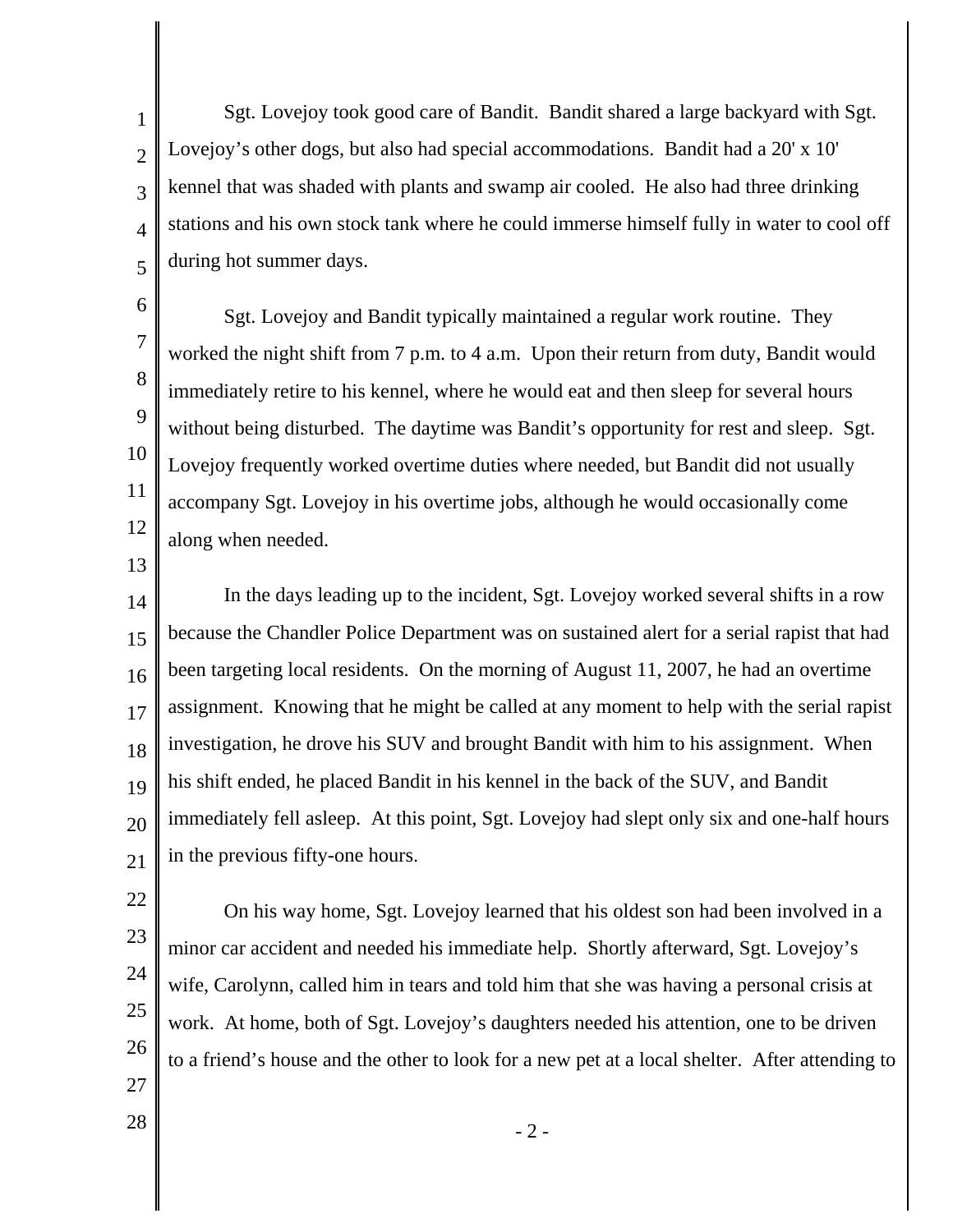the scene of his son's accident, running his daughters on their errands, and stopping into his wife's work to check on her, Sgt. Lovejoy went home and took a brief nap. When his wife arrived, the two went out for dinner.

Upon returning from dinner with his wife, Sgt. Lovejoy went to his SUV to grab his gear. As soon as he opened the door, he noticed a strange smell in the vehicle. He went to the back of the vehicle and realized that Bandit had never come out of the SUV. Bandit had remained in the SUV all day and had died from heat exhaustion.

9 10 11 12 Sgt. Lovejoy was distraught. He immediately called a fellow Chandler Police Officer, Ron Emary, to help him report the incident. Officer Emary noted that Sgt. Lovejoy was so disturbed that he was babbling on the phone. When Officer Emary arrived at Sgt. Lovejoy's home, he found the entire family outside weeping.

13 14 15 16 17 18 19 Sgt. Lovejoy and Officer Emary then contacted their supervisor, Commander Gaylord, who immediately drove to Sgt. Lovejoy's residence. Commander Gaylord photographed Bandit and began cleaning up the scene. Commander Gaylord performed a thorough initial investigation. The following Monday morning, the Chandler Police Department issued a statement to the public, explaining that there would only be an internal investigation to determine whether any department policies had been violated and not a criminal investigation.

20

1

2

3

4

5

6

7

8

21 22 23 24 25 26 27 Because Sgt. Lovejoy's residence sat on an unincorporated island, Sheriff Joseph Arpaio and the Maricopa County Sheriff's Office ("MCSO") had jurisdiction. Within days, Sheriff Arpaio held a press conference to announce that he would be launching a criminal investigation into Sgt. Lovejoy's actions. Although there was no evidence or reason to believe that Sgt. Lovejoy intended to harm Bandit, did not care for Bandit, or sought to hurt or abuse Bandit, Sheriff Arpaio launched a high profile investigation of Sgt. Lovejoy.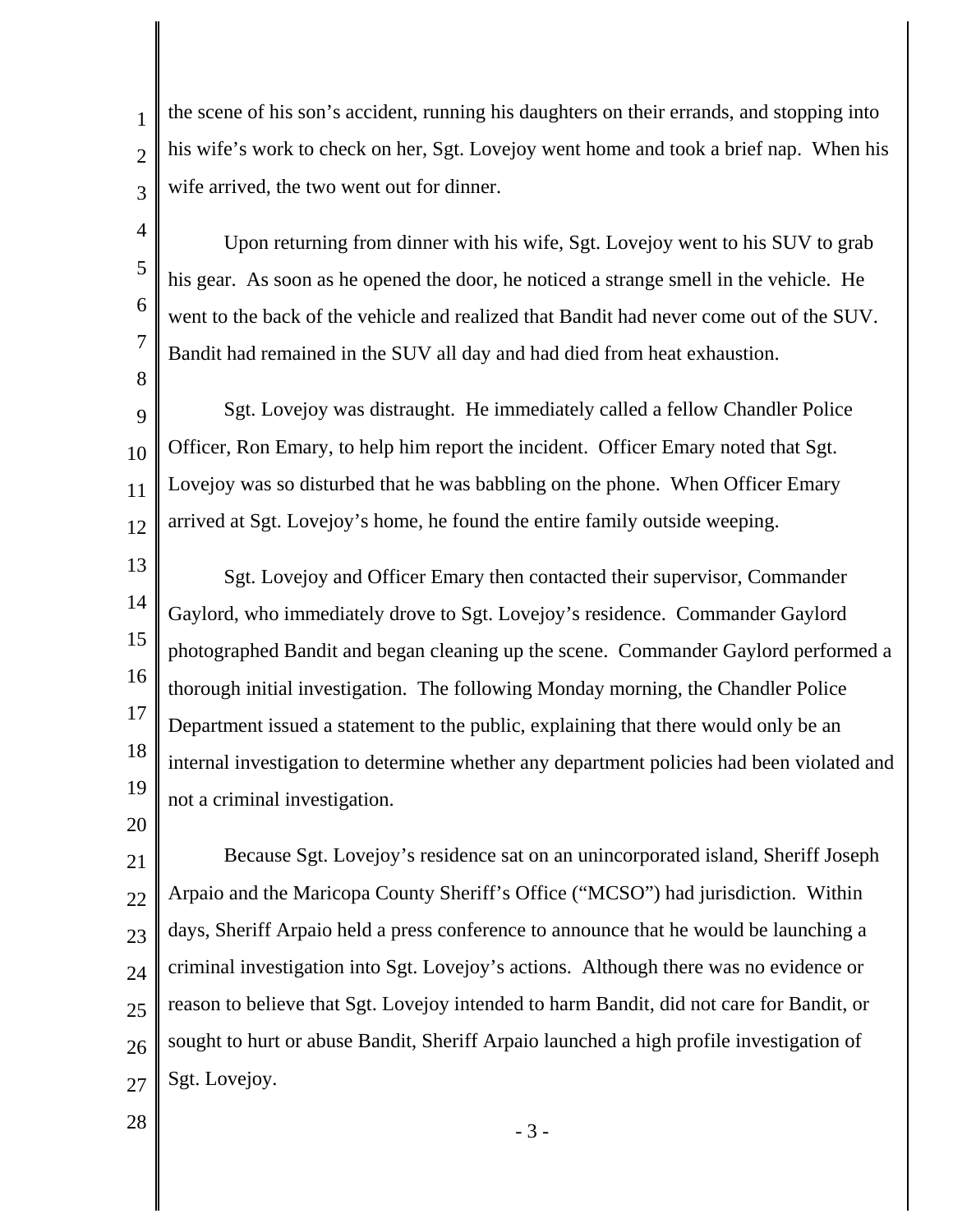1 2 3 4 5 6 7 8 For nearly a month, the MCSO interviewed witnesses and collected evidence. In September 2007, unbeknownst to Sgt. Lovejoy, Sheriff Arpaio scheduled a press conference to publicly announce Sgt. Lovejoy's arrest before the arrest took place. To get Sgt. Lovejoy to come to the station in time for the press conference, an MCSO detective asked Sgt. Lovejoy to meet with him. Sgt. Lovejoy offered to meet the detective after his shift, but the detective demanded they meet sooner. When Sgt. Lovejoy questioned the urgency, the detective admitted that it was because the MCSO was going to arrest him under the animal abuse statute.

9 10 11 12 13 14 15 16 17 Sgt. Lovejoy eventually agreed to meet the detective voluntarily, but encountered a delay. The detective's supervisor, Sgt. Summers, then called Sgt. Lovejoy directly and demanded to know why he had been delayed. He also told Sgt. Lovejoy that he had spoken with Sgt. Lovejoy's lawyer and that the lawyer said that "it was ok" for Sgt. Lovejoy to speak with MCSO detectives. Sgt. Lovejoy's lawyer, however, never spoke with MCSO officers and never gave them permission to speak with Sgt. Lovejoy. Sgt. Summers then told Sgt. Lovejoy not to notify his "command staff" and to simply come alone to the police station to meet Sgt. Summers.

18 19 20 21 22 Sheriff Arpaio and the MCSO would later tell the public that Sgt. Lovejoy was "behind bars" and that he could be charged with a felony. Neither were true. At the press conference, Sheriff Arpaio touted himself as tough on crime and announced that the MCSO's investigation had found that Sgt. Lovejoy had broken the law by recklessly leaving his dog in a police vehicle for thirteen hours.

- 23
- 24
- 25

26

Sgt. Lovejoy was eventually taken to an East Mesa jail, where he was processed, booked, and taken for an initial appearance before a judge on animal cruelty charges. The judge denied the MCSO's request for bail and released Sgt. Lovejoy. Several members of the law enforcement community spoke out against the arrest, calling it ridiculous.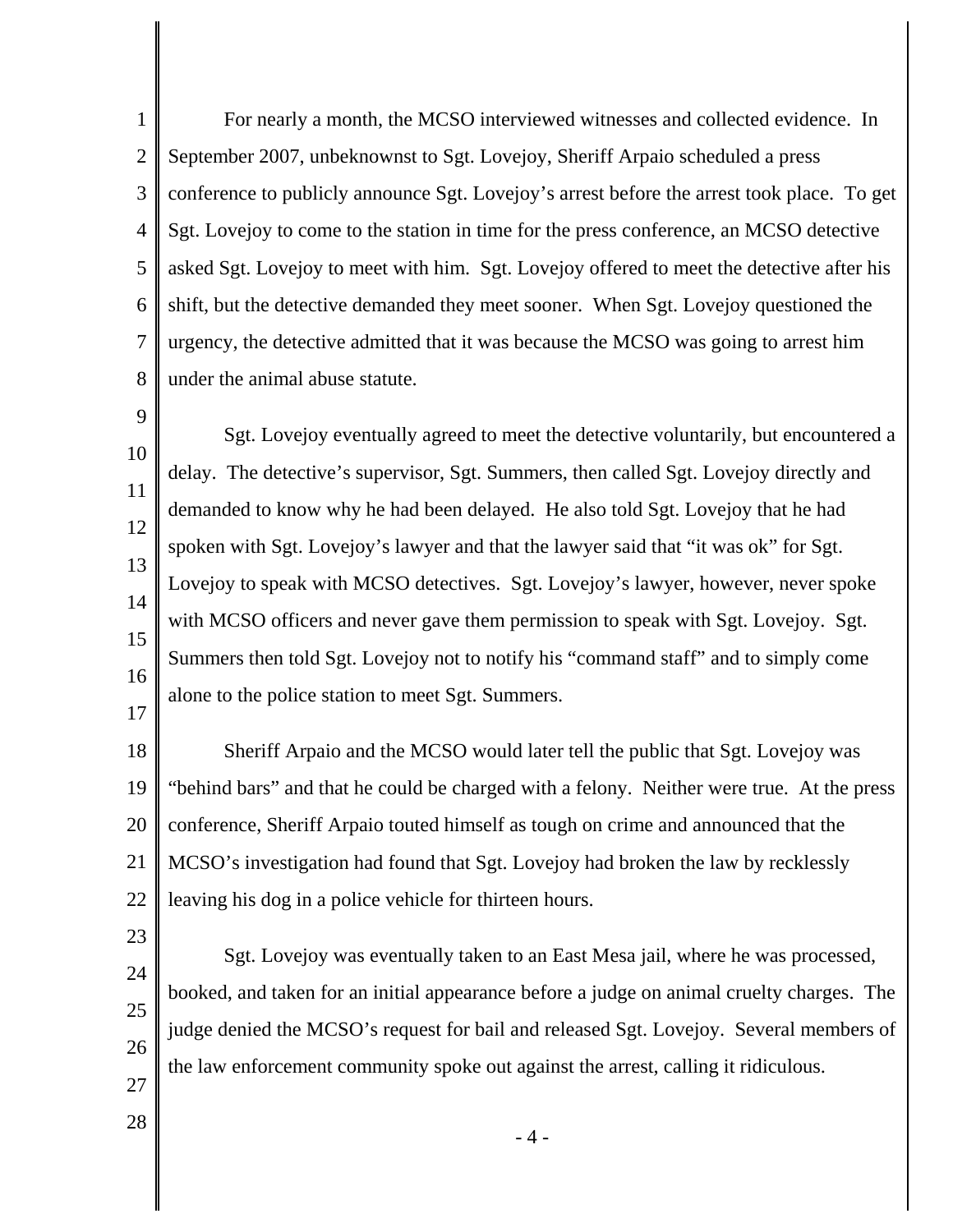1 2 3 4 5 6 7 8 9 10 11 12 13 14 In order to validate the high profile and highly controversial investigation and arrest of Sgt. Lovejoy, Sheriff Arpaio pressured the Maricopa County Attorney's Office ("MCAO") to prosecute the case. With pressure mounting from Sheriff Arpaio, the MCAO filed a criminal complaint. The MCAO attorney that was working on the case, Anthony Church, believed that there was no basis for prosecuting Sgt. Lovejoy due to a complete lack of evidence that Sgt. Lovejoy intended to harm Bandit. Church conveyed this formally, in writing, to his MCAO superiors, questioning whether or not the MCAO had an ethical basis to proceed with a prosecution that lacked probable cause. However, because he believed that Sheriff Arpaio would never allow the MCAO to drop the case, he worked behind the scenes with Sgt. Lovejoy's criminal attorney, Robert Kavanagh, to obtain dismissal of the case. In April 2008, Church and Kavanagh jointly drafted a motion to dismiss and a stipulated statement of facts, which effectively admitted that there was no evidence of the intent required by the animal abuse statute. Church agreed to not oppose the motion strongly.

15

16 17 18 19 20 21 22 23 24 When Sheriff Arpaio learned of Church's involvement he ordered the MCAO to change course. Church was removed from the case and replaced with Lisa Aubuchon, who aggressively fought the motion and urged the court to deny it, promising to produce evidence showing that Sgt. Lovejoy acted with the requisite intent, even though she knew that there was no such evidence because she was on the panel that reviewed Church's written concerns. On August 15, 2009, the case was tried in the San Tan Justice Court. The presiding justice of the peace promptly acquitted Sgt. Lovejoy and noted that the prosecution had not produced a shred of evidence to show that Sgt. Lovejoy's conduct was reckless.

25 26 27 Sheriff Arpaio had never before arrested a law enforcement officer in connection with the death of a police dog, even though at least three other dogs had died under unusual circumstances while in the care of Sheriff Arpaio's deputies. The first dog died

28

- 5 -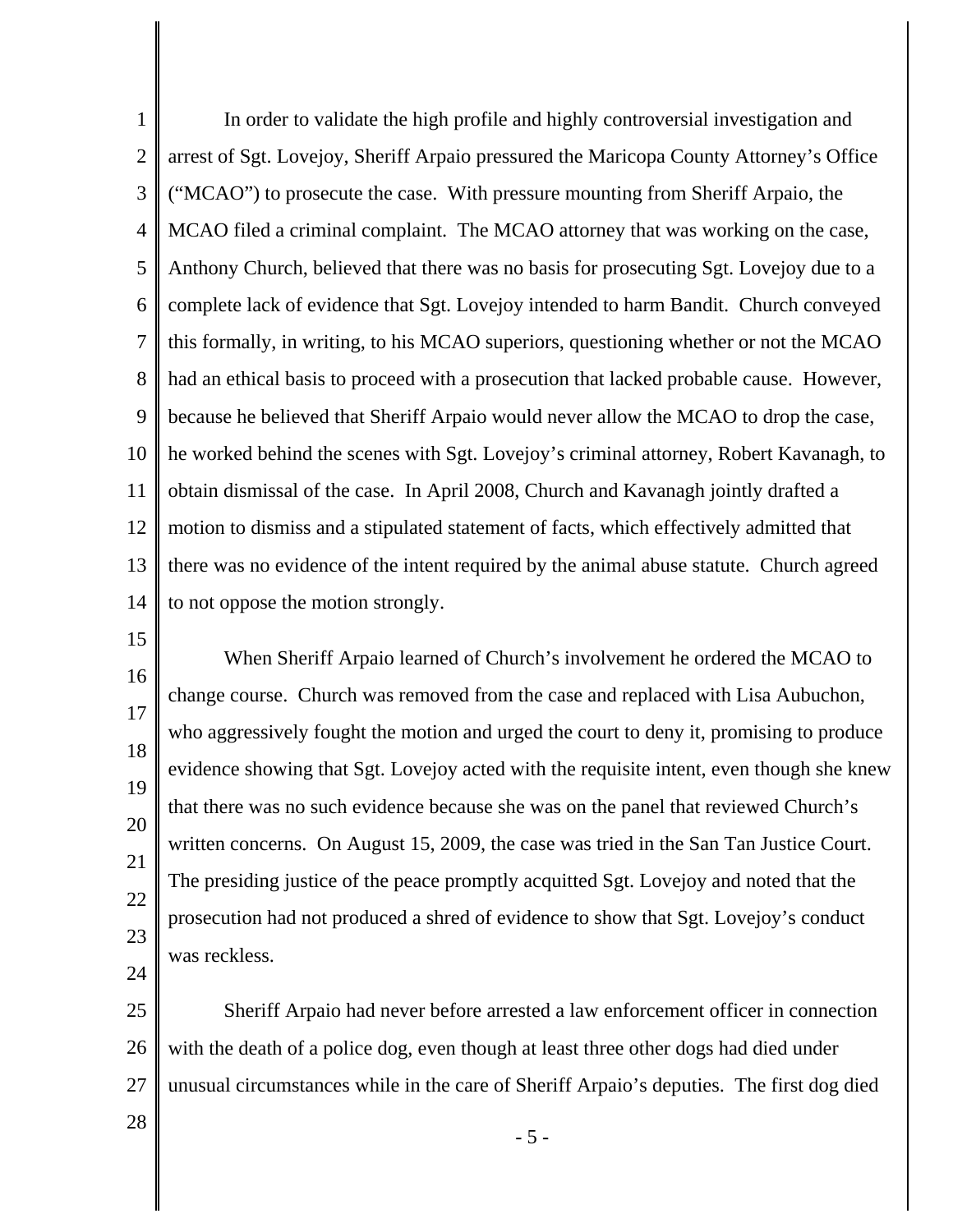1 2 3 4 5 6 7 trying to escape from a chain-linked kennel in his handler's home. The second dog was found dead in his kennel in the back yard of his handler's residence on a hot August evening. The veterinarian concluded that the dog had died from heat exhaustion. The third dog died from complications of Valley Fever, apparently due to not having received needed medication for nine months. None of Sheriff Arpaio's own deputies were ever criminally investigated, arrested, or prosecuted, even though the MCSO detective in charge of investigating animal deaths admitted that all of the deaths were suspicious.

8

9

### **II. Rule 12(b)(6) Standard**

10 11 12 13 14 15 In considering a motion to dismiss, the factual allegations of the complaint are accepted as true, and all reasonable inferences are drawn in favor of the plaintiff. *Rhodes v. Robinson*, 408 F.3d 559, 563 n.1 (9th Cir. 2005). A complaint must state a claim for relief that is plausible and that allows the court to draw the reasonable inference that the defendant is liable for the conduct alleged. *Ashcroft v. Iqbal*, 129 S. Ct. 1937, 1949 (2009).

- 16
- 17

## **III. Collateral Estoppel**

18 19 20 21 22 23 24 25 26 27 Defendants argue that Sgt. Lovejoy cannot contest whether there was probable cause to arrest him because that issue was already litigated and decided in a prior state proceeding. Federal courts employ the rules of the state that rendered the prior judgment to determine its preclusive effect. *Jones v. Bates*, 127 F.3d 839, 848 (9th Cir. 1997). In Arizona, issue preclusion applies if: (1) the issue was actually litigated in a previous proceeding; (2) the parties had a full and fair opportunity and the motivation to litigate the issue; (3) there was a valid and final decision on the merits; (4) resolution of the issue was essential to the decision; and (5) there was a common identity of the parties. *Campbell v. Szl Props.*, 204 Ariz. 221, 223, 62 P.3d 966, 968 (2003). The party asserting estoppel bears the burden of pleading and proving that the issue cannot be relitigated. *Hernandez*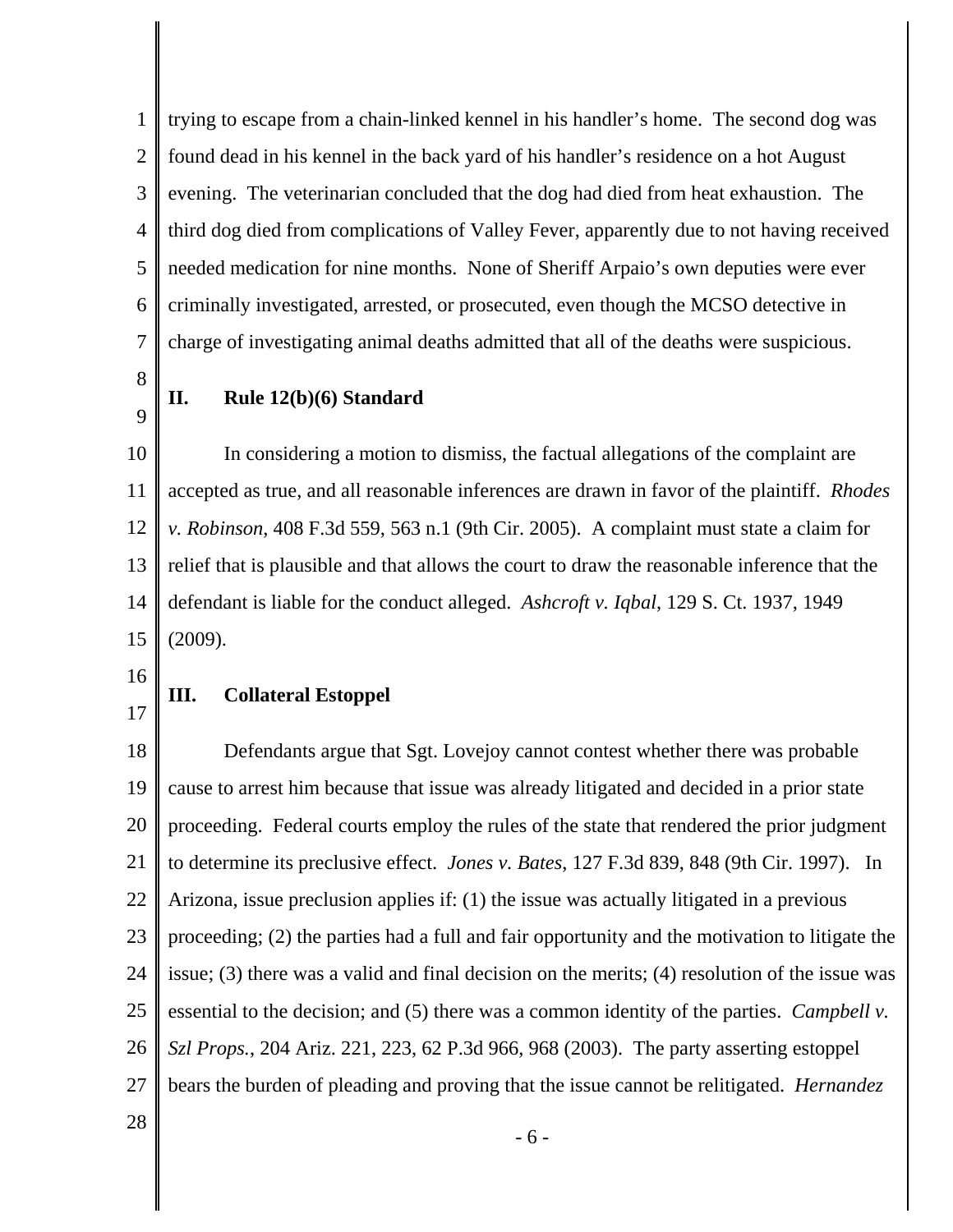*v. City of Los Angeles,* 624 F.2d 935, 937 (9th Cir. 1980).

3 4 5 6 7 8 Sgt. Lovejoy was charged by means of a Uniform Traffic Ticket and Complaint in the San Tan Justice Court for violating Arizona's animal cruelty statute. A person commits cruelty to animals if he "intentionally, knowingly, or recklessly leaves an animal unattended and confined in a motor vehicle and physical injury to or death of the animal is likely to result." A.R.S.  $\S$  13-2910A(7). A violation of A.R.S. 13-2910A(7) is a class 1 misdemeanor. A.R.S. § 13-2910G.

9 10 11 12 13 14 15 16 17 18 19 20 21 22 23 In state court, Sgt. Lovejoy moved to dismiss pursuant to Ariz. R. Crim. P. 16.6(b), which allows a defendant to test the sufficiency of an indictment, information, or complaint. A court considering a Rule 16.6(b) motion only has authority to decide whether the indictment "informs the defendant of the essential elements of the charges; is sufficiently definite so that the defendant can prepare to meet the charges; and protects the defendant from subsequent prosecution for the same offense." *Arizona v. Rickard-Hughes*, 182 Ariz. 273, 275, 895 P.2d 1036, 1038 (Ct. App. 1995). The determination of legal sufficiency does not "categorically exclude challenges that involve application of law to facts." *Chronis v. Steinle*, 220 Ariz. 559, 561, 208 P.3d 210, 212 (2009). However, in a Rule 16.6(b) challenge, the court cannot weigh the evidence against the defendant. *See Rickard-Hughes,* 182 Ariz. at 275, 895 P.2d at 1038 ("Weighing the evidence before trial is not appropriate."); *Mejak v. Granville*, 212 Ariz. 555, 556, 136 P.3d 874, 875 (Ct. App. 2006) ("If a defendant can admit to all the allegations charged in the indictment and still not have committed a crime, then the indictment is insufficient as a matter of law.").

24

1

2

25 26

Sgt. Lovejoy's motion was titled "Motion to Dismiss Complaint Based on Lack of Probable Cause," and it argued that the evidence failed to establish that he had acted with the state of mind required for a conviction under the animal cruelty statute. The parties

28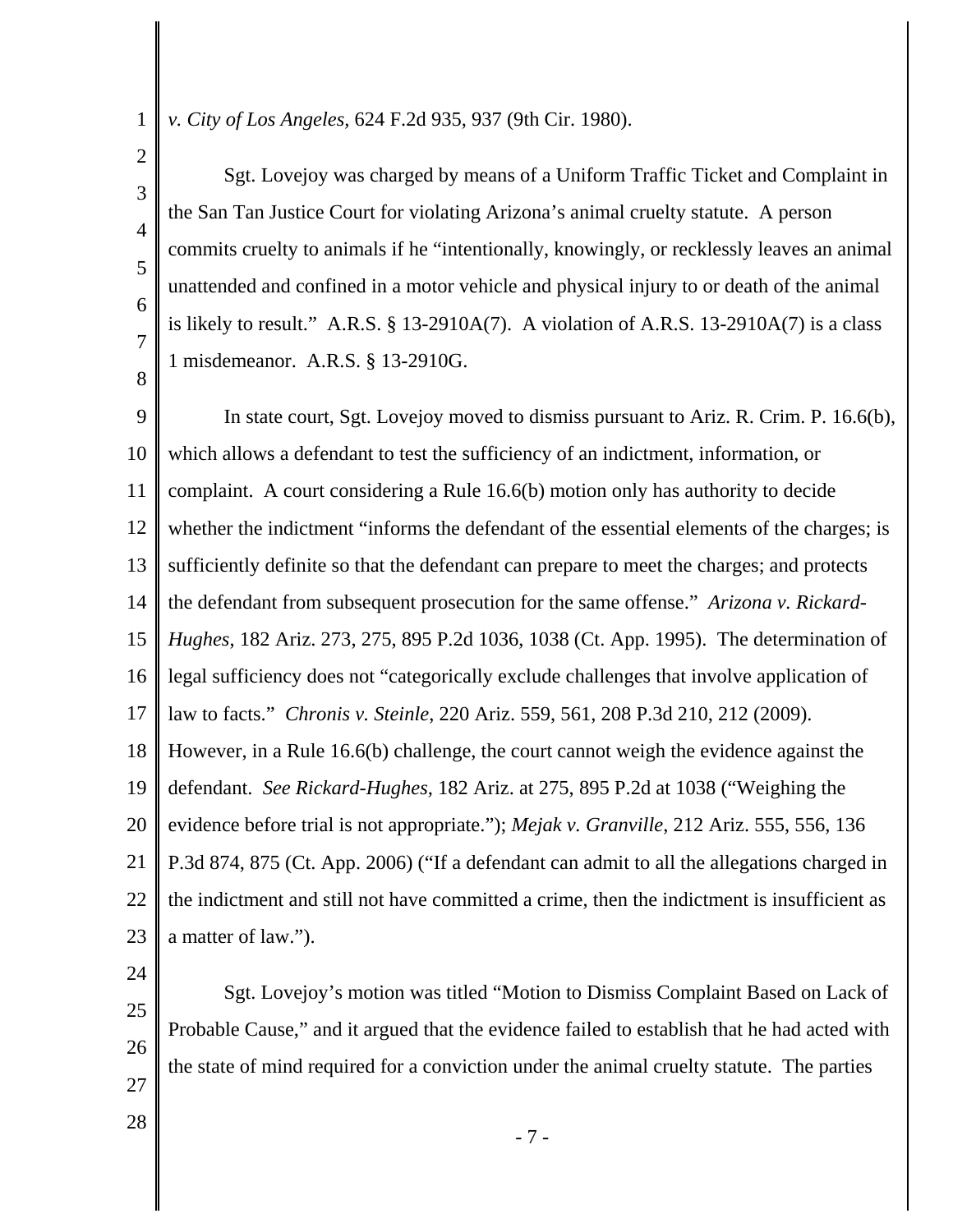1 2 3 4 5 argued the motion, but no witnesses were called and no evidence was presented. The justice of the peace who heard the motion denied it in a minute entry that summarily stated: "On April 8, 2008, Counsel for Defendant, Thomas Lovejoy, filed [a] motion to dismiss. Motion to dismiss is denied." The matter then proceeded to a bench trial in which Sgt. Lovejoy was acquitted.

6 7 8  $\mathbf Q$ 10 11 12 13 14 15 16 17 18 19 Although the parties presented probable cause as the issue to be decided in Sgt. Lovejoy's Rule 16.6(b) motion, the Arizona Rules of Criminal Procedure do not authorize the court to make that determination in a misdemeanor case. Arizona authorizes a pretrial testing of the sufficiency of the state's evidence only in felony cases. Ariz. Const. Art. 2 § 30; Ariz. R. Crim. P. 5.3(a). *Chronis* is not to the contrary. *See Chronis*, 220 Ariz. 559, 208 P.3d 210. There, the Arizona Supreme Court construed a particular rule adopted in 2002 for the explicit purpose of giving a right to a probable cause hearing on aggravating factors alleged in a capital prosecution. *Id.* at 561-63, 208 P.3d at 212-14. However, the rule was badly drafted and did not say what the rulemaking petition stated it was supposed to accomplish. *Id.* The Supreme Court interpreted the rule to give effect to the plain purpose of the rule petition, notwithstanding the bad drafting. *Id*. Nothing in *Chronis* comes close to overturning the longstanding Arizona rule that misdemeanors are not open to pre-trial testing of the sufficiency of the state's evidence.

20 21 22 23 24 25 26 27 Taking the complaint at face value, a defense attorney and a conscience-burdened prosecutor made up a procedure to force the dismissal of a case the prosecutor's supervisors would not drop on their own. But a procedure that the law does not sanction does not have preclusive effect. If the justice of the peace had purported to find probable cause, it would have no preclusive effect because he had no authority to make such a finding. In any event, the state court's one line order does not explain why the motion was denied. The most likely explanation is that the court understood the motion was improper, because the court only had authority to decide whether the indictment was

28

- 8 -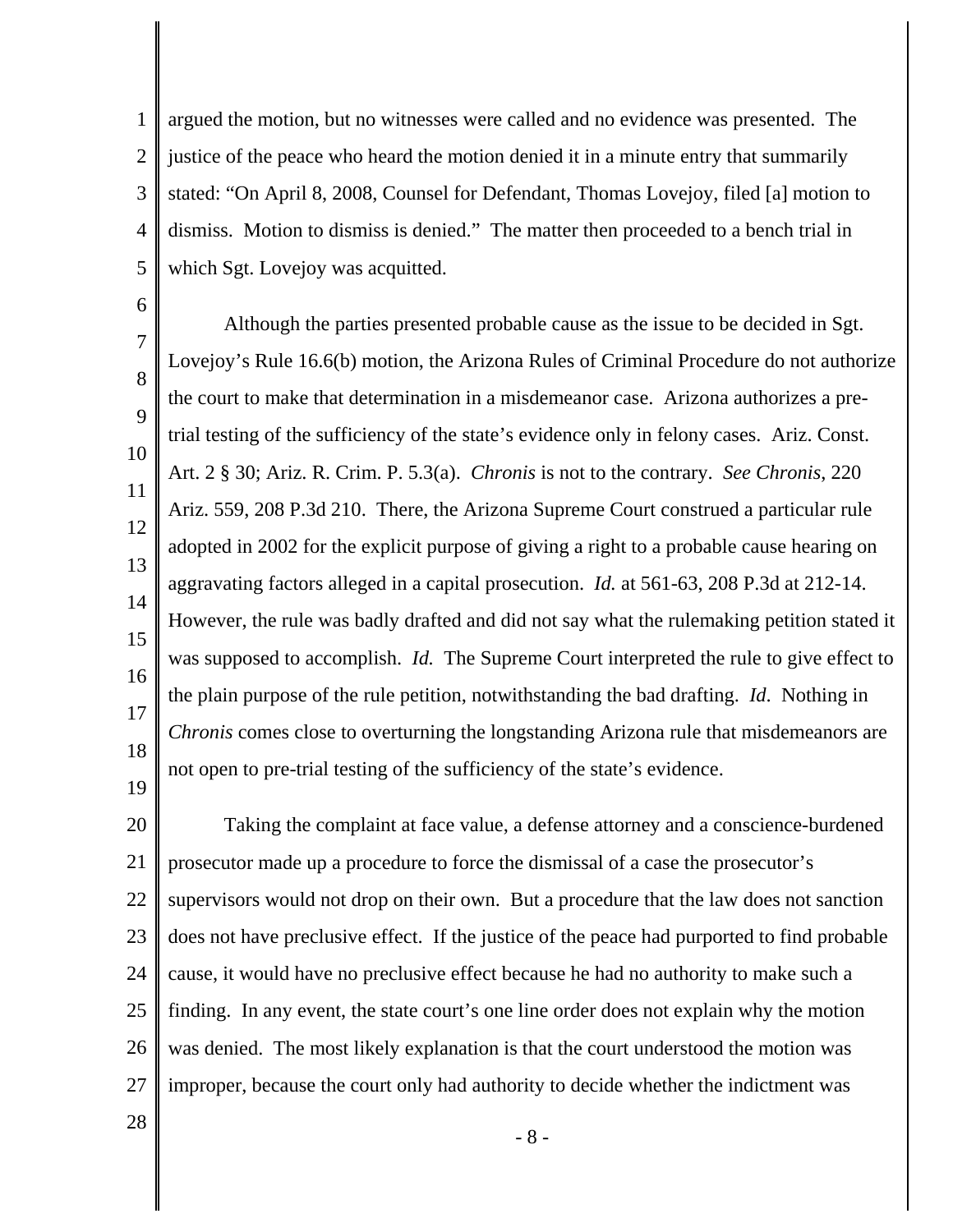3 4 5 legally sufficient. The court did not make any finding of probable cause. Defendants therefore cannot establish that Sgt. Lovejoy fully and fairly litigated the issue of probable cause, that there was a valid and final decision on the merits, or that resolution of the issue was essential to the decision, as required by Arizona's issue preclusion rules. Sgt. Lovejoy is therefore not precluded from litigating the issue of probable cause.

6 7

1

2

## **IV. Qualified Immunity For Fourth Amendment Violation**

8 9 10 11 12 13 14 15 Sheriff Arpaio asserts that he is entitled to qualified immunity with respect to Sgt. Lovejoy's Fourth Amendment false arrest claim. To defeat qualified immunity, the facts, viewed in the light most favorable to the plaintiff, must establish that the officer's conduct violated a constitutional right. *Saucier v. Katz*, 533 U.S. 194, 201 (2001). The constitutional right must be "clearly established in light of the specific context of the case." *al-Kidd v. Ashcroft*, 580 F.3d 949, 964 (9th Cir. 2009). The court may exercise its discretion in deciding which of the two prongs of the qualified immunity analysis should be considered first. *Pearson v. Callahan*, 129 S. Ct. 808, 818 (2009).

16

17

#### **A. Constitutional Violation**

18 19 20 21 22 23 24 25 The Fourth Amendment requires probable cause for an arrest. *See Beck v. Ohio*, 379 U.S. 89, 91 (1964). A plaintiff states a Fourth Amendment violation claim if the allegations in the complaint allow the reasonable inference that there was no probable cause to arrest. *See Iqbal*, 129 S. Ct. at 1949; *see also Mendocino Envtl. Ctr. v. Mendocino County*, 14 F.3d 457, 462 (9th Cir. 1994) (holding that plaintiff stated a claim when the factual assertions alleged in the complaint accepted as true established that a reasonable officer would have known that plaintiff did not have the requisite state of mind to commit the alleged crime).

- 26
- 27
- 28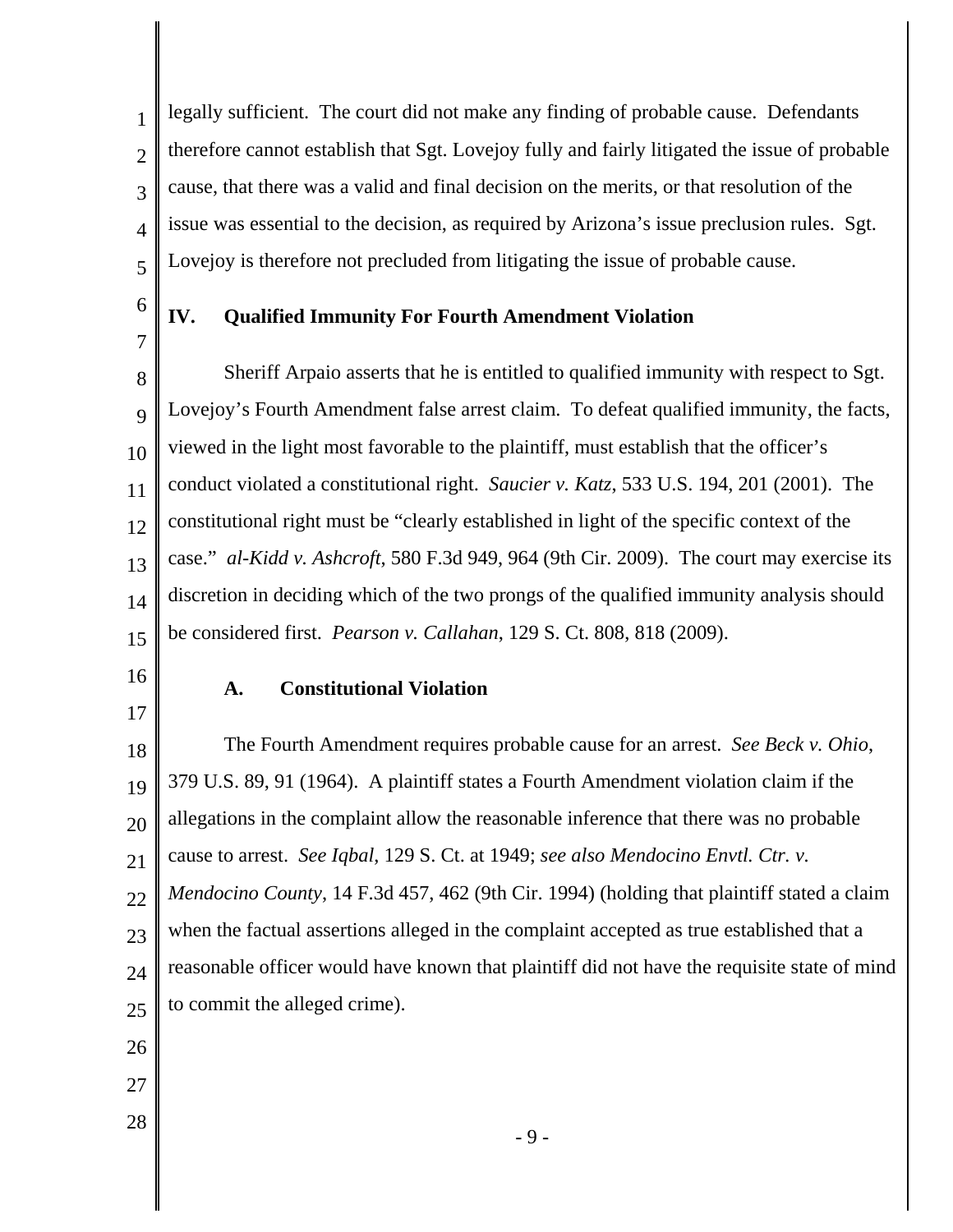## **1. Criminal Recklessness**

2 3 4 5 6 7 8 9 10 11 12 13 14 15 16 17 18 19 20 An arrest is unlawful unless probable cause exists under a specific criminal statute. *Torres v. City of Los Angeles*, 548 F.3d 1197, 1207 (9th Cir. 2008). A person violates Arizona's animal cruelty if he "recklessly leaves an animal unattended and confined in a motor vehicle and physical injury to or death of the animal is likely to result." A.R.S § 13-2910. Recklessness requires that the person be "aware of and consciously disregard a substantial and unjustifiable risk that the result will occur or that the circumstance exists," and that the risk be "of such nature and degree that disregard of such risk constitutes a gross deviation from the standard that a reasonable person would observe in the situation." A.R.S. § 13-105. In contrast, criminal negligence, which is related to criminal recklessness in requiring a "substantial" risk and a "gross" deviation from applicable norms, requires only "a failure to perceive a risk, as compared to the recklessness requirement of an awareness and conscious disregard of the risk." *In re William G.*, 192 Ariz. 208, 213, 963 P.2d 287, 291 n.1 (Ct. App. 1997). A person's mental state is generally ascertained by inference from all of the relevant surrounding circumstances. *Id*. While there are no Arizona cases on point, several out-of-state cases illustrate the circumstances that support recklessness in failing to remove a child from a vehicle.<sup>1</sup> Recklessness has been found from prior neglect of a child and knowledge that the child remained in the vehicle. *Illinois v. Kozlow*, 301 Ill. App. 3d 1, 3-5, 703 N.E.2d 424,

21 226-27 (Ct. App. 1998), found enough evidence to convict the mother of a three-month-

23 24 25 26 27 <sup>1</sup>These are cases of sufficiency of the evidence to convict, and therefore the evidence has been construed in the light most favorable to the prosecution. *See Illinois v. Kozlow*, 301 Ill. App. 3d 1, 5 (Ct. App. 1998); *Arteaga v. Texas*, No. 01-00-00482-CR, 2002 WL 1935268, 2002 Tex. App. LEXIS 6096 (Ct. App. Aug. 22, 2002); *Tennessee v. Every*, No. W2005-00547-CCA-R3-CD, 2007 WL 1860789, at \*1-3, 2007 Tenn. Crim. App. LEXIS 512, at \*6-9 (Crim. App. June 28, 2007). Here, in contrast, the facts, though not the legal conclusions, should be construed and all reasonable inferences should be drawn in favor of Sgt. Lovejoy.

28

22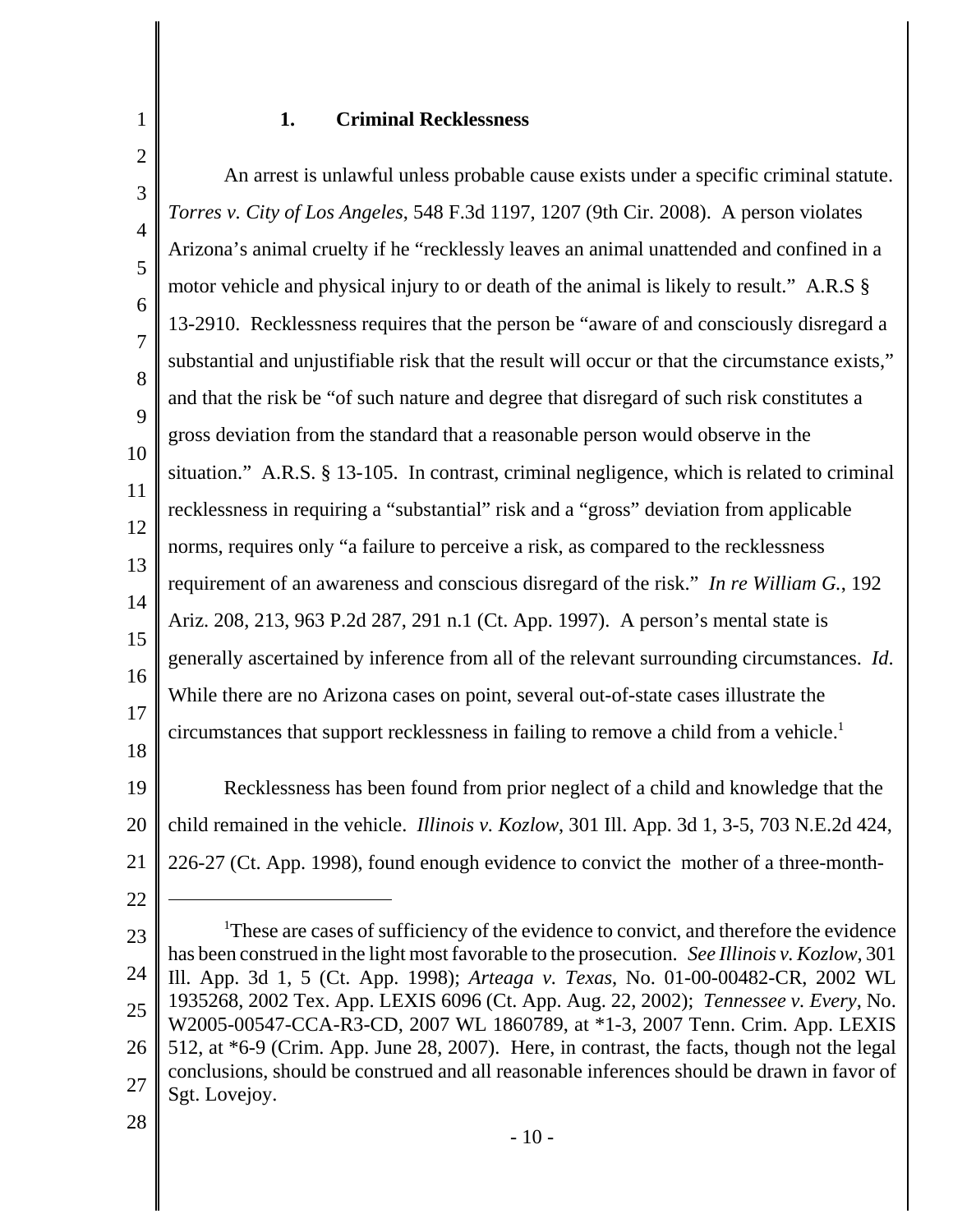1 2 3 4 5 6 7 8 9 10 11 old baby of involuntary manslaughter, which requires a mental state of recklessness, when she left her child in a car for four hours on a summer morning and the child died from exposure. *Id.* at 2, 703 N.E.2d at 426. The mother claimed that she had forgotten the baby in the car when she went inside her house to take a nap. *Id.* at 3, 703 N.E.2d at 427. However, the mother was in the habit of leaving her baby in the car for up to twenty minutes while she visited friends and ran errands. *Id.* at 4-5, 703 N.E.2d at 427. In addition, there was evidence that the mother had left the child in the car in an effort to get uninterrupted sleep. *Id.* at 6, 703 N.E.2d at 428. There was a "conscious disregard" of a substantial risk to the child because the mother knew the child had been left in the car and disregarded the risk that the conditions in the car would lead to the child's death. *Id.* at 5- 7, 703 N.E.2d at 427-28.

12

13 14 15 16 17 18 19 20 21 22 23 24 25 26 27 A person is also reckless in creating the conditions, such as by drinking and driving with little sleep, that lead to the child being placed at risk. *Arteaga v. Texas*, No. 01-00-00482-CR, 2002 WL 1935268, at \*1-4, 2002 Tex. App. LEXIS 6096, at \*3, \*8-10 (Ct. App. Aug. 22, 2002). *Arteaga* found enough evidence to convict the mother of an eight-month old baby of reckless injury to a child when the mother forgot her baby in a car overnight and the baby died of exposure. *Id*. The mother, her husband, their twoyear-old daughter, and their eight-month-old son, were visiting friends the night before the incident. *Id.* at \*1-2, 2002 Tex. App. LEXIS 6096, at \*1-3. The parents drank and were intoxicated. *Id*. At one point in the evening, the mother offered to give away her baby to her friends. *Id*. at \*1, 2002 Tex. App. LEXIS 6096, at \*2-3. The mother's friends asked the family to stay overnight; however, after sleeping for only a short while, the mother decided to drive home despite her husband's warning not to do so. *Id*. at \*1-2, 2002 Tex. App. LEXIS 6096, at \*2-4. While driving, the mother became drowsy and stopped at a gas station where she asked a limousine driver to take her and "the babies" home. *Id*. The mother took her daughter but left her son in a car seat in the back seat of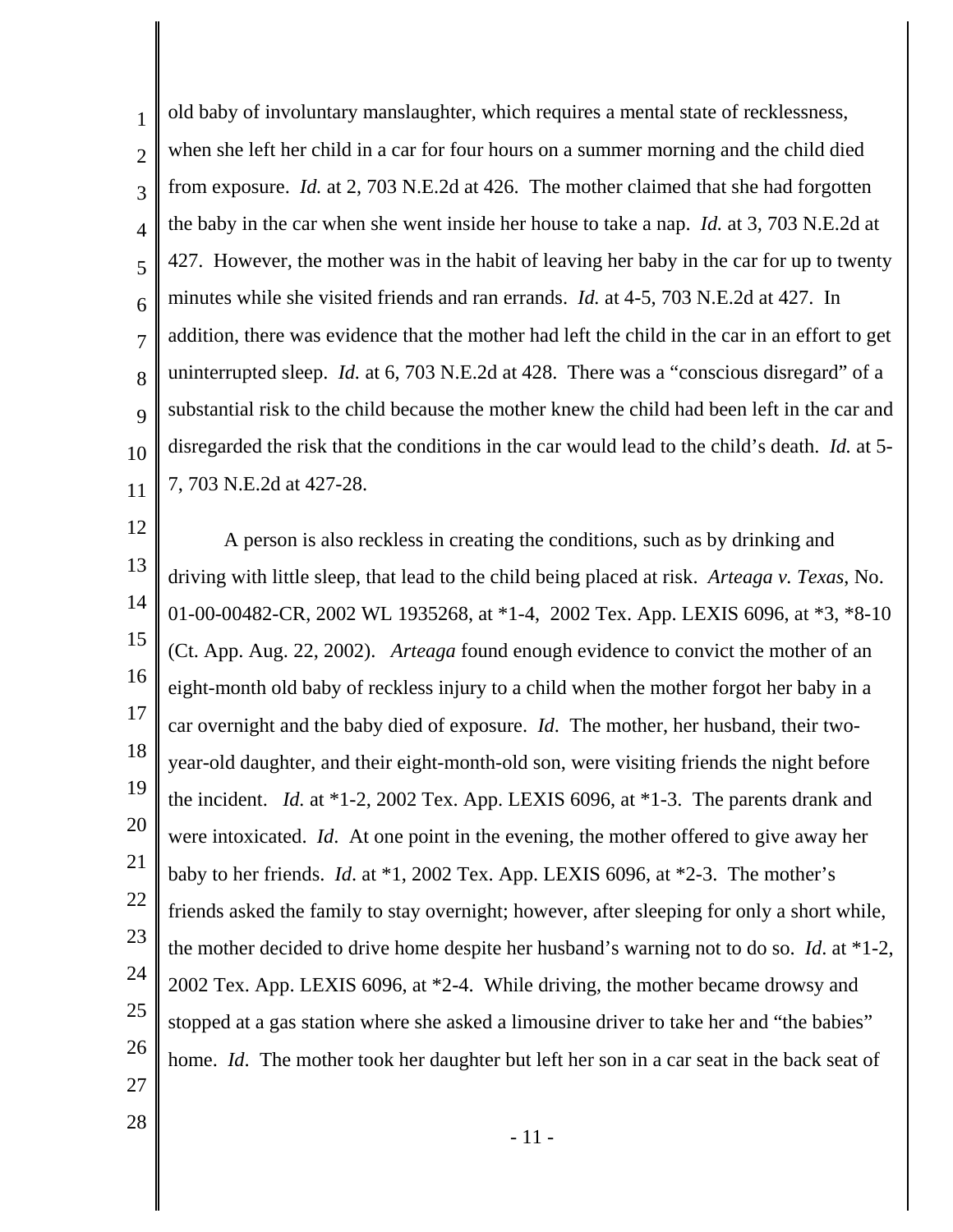1 2 3 4 5 6 the car. *Id*. at \*1, 2002 Tex. App. LEXIS 6096, at \*4. Both parents claimed that they did not remember placing their eight-month-old son in the car. *Id*. at \*2, 2002 Tex. App. LEXIS 6096, at \*3. The mother was found to be reckless because it was unlikely that she was unaware that the child was in the car, and leaving an eight-month-old child in a car consciously disregards a substantial risk of harm. *Id*. at \*3-4, 2002 Tex. App. LEXIS 6096, at \*9-10.

7 8 9 10 11 12 13 14 15 16 17 18 19 20 21 22 23 24 In both cases there was strong circumstantial evidence of recklessness. First, there was evidence that the children had been previously neglected or were unwanted. In *Kozlow*, the mother often left her child in the car while she attended to other matters, and in *Arteaga*, the mother offered to give away her son to her friends the night before the child was left in the car. Second, there was evidence that the defendants wilfully created the conditions that led to the children being placed at risk of serious harm. In *Kozlow,* the mother knew she was leaving her child in the car on a hot morning in order to take a nap. In *Arteaga*, the mother drove with her children even though she had been drinking heavily, had slept very little, and was advised not to drive home. Third, there was reason to believe that the mothers had not sincerely "forgotten" their children. In *Kozlow*, the mother left the child in the car in order to take a nap. In *Arteaga*, it was unlikely that the mother did not know that the child had been left in the car because the child was in the back seat, the mother removed one child and not the other from the car, and the mother had referred to both children in conversation with the limousine driver when she asked him whether he could give her and "the babies a ride home." Finally, both cases involved very young children. Because young children require constant care and attention, adults tasked with caring for them are expected to be vigilant as to their well-being and whereabouts.

25

26 27 Recklessness has also been found where a specific directive to take precautions in a high risk situation was ignored. *Tennessee v. Every*, No. W2005-00547-CCA-R3-CD,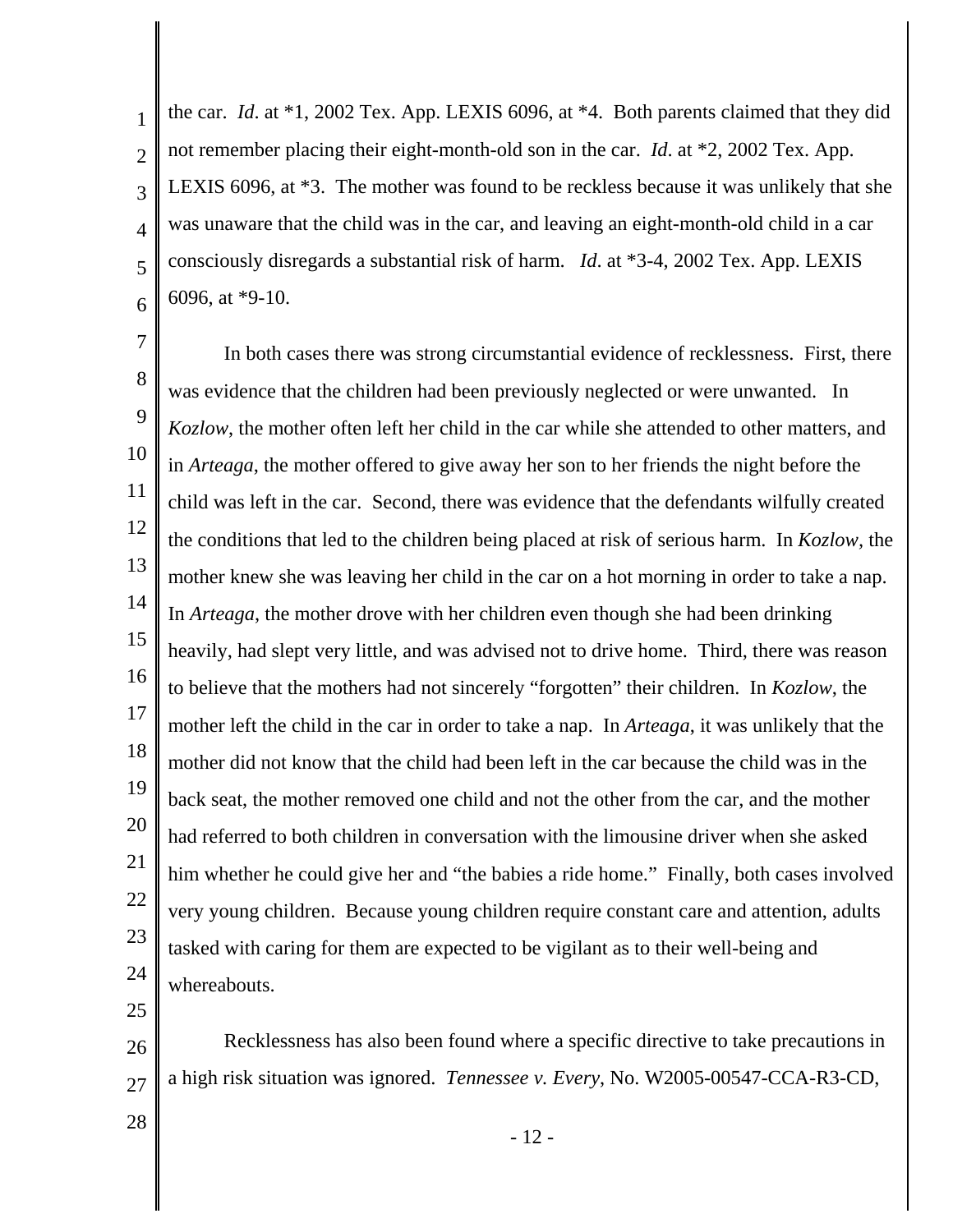1 2 3 4 5 6 7 8 9 10 11 2007 WL 1860789, at \*1-3, 2007 Tenn. Crim. App. LEXIS 512, at \*6-9 (Crim. App. June 28, 2007). In *Every*, a daycare worker was found to be reckless when she failed to inspect the van used to transport children to the day care center and a two-year-old child was left in the van and died. *Id*. The day care worker had been specifically instructed to personally walk the length of the van and to check above and below the seats for children after the van arrived at the day care center to ensure that no children remained in the van. *Id*. at \*1-2, 2007 Tenn. Crim. App. LEXIS 512, at \*2-4. The day care worker did not do so, relying instead upon the van attendant's statement that the van was empty. *Id*. The day care worker consciously disregarded the substantial risk that a child would be left behind in the van by failing to personally perform an inspection. *Id.* at \*3, 2007 Tenn. Crim. App. LEXIS 512, at \*6-9.

12

13 14 15 16 17 18 19 *Every* is in line with *Kozlow* and *Arteaga*. The day care worker was entrusted with the care of very young children and it was reasonable to expect a heightened awareness to their safety. It would be relatively easy to overlook a single child in a van loaded with children, and thus there was a significant risk that a child could be left behind when the van was unloaded. A specific policy was developed to eliminate that risk–the day care worker was required to walk the van up and down to ensure that no child had been forgotten. In deciding to ignore that directive, the day care worker disregarded the substantial risk that a child would be left in the van.

20 21

22

23

24

25

26

## **2. Probable Cause**

The test for probable cause is whether "officers have knowledge or reasonably trustworthy information sufficient to lead a person of reasonable caution to believe that an offense has been or is being committed by the person being arrested." *Torres*, 548 F.3d at 1206 (quoting *United States v. Lopez*, 482 F.3d 1067, 1072 (9th Cir. 2007)). Conclusive evidence of guilt is not necessary, but "[m]ere suspicion, common rumor, or even strong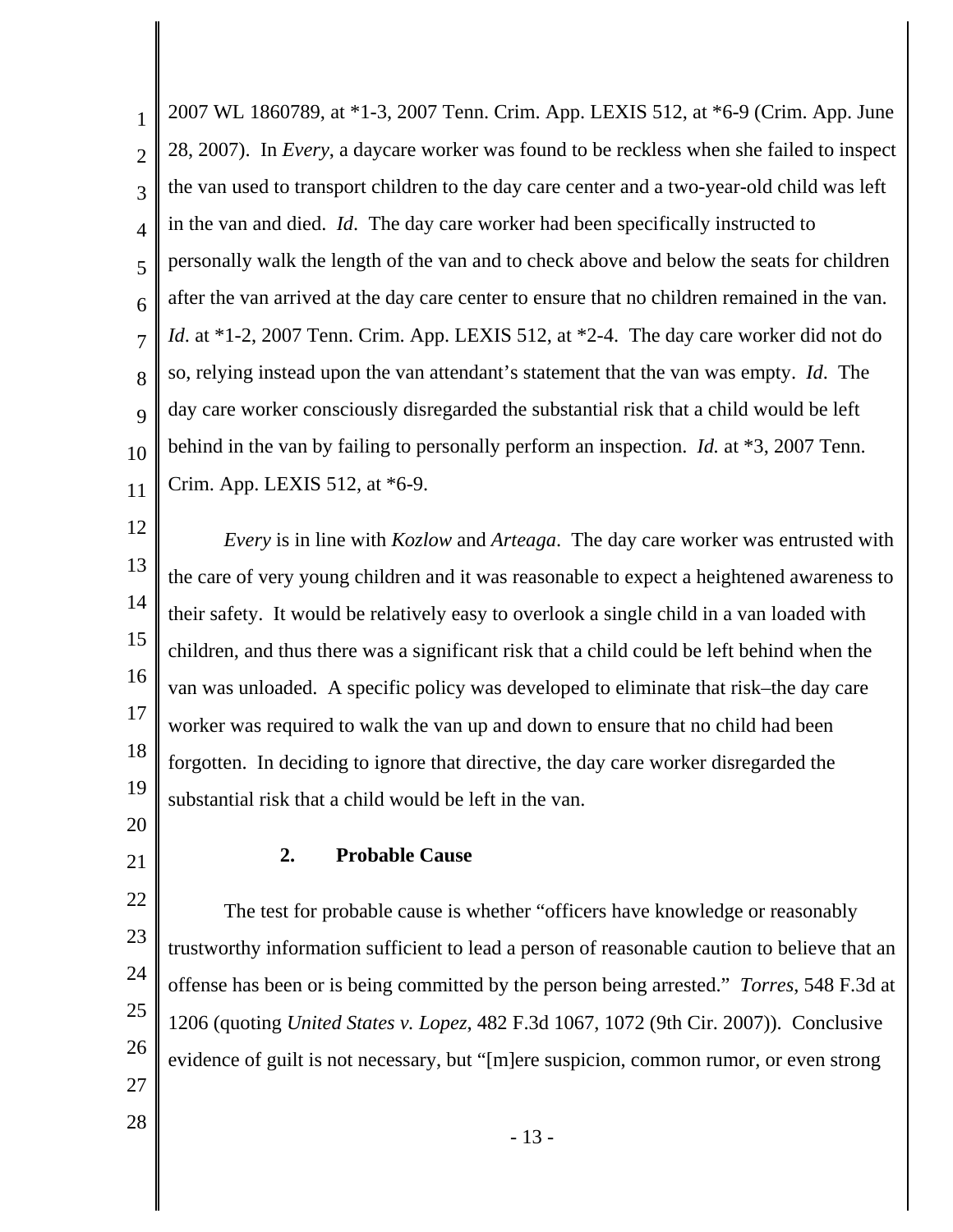reason to suspect are not enough." *Id*. To state a claim, Sgt. Lovejoy's allegations must give rise to a reasonable inference that Sheriff Arpaio was aware of facts that would lead a reasonable person to believe that Sgt. Lovejoy was not reckless.

4 5 6 7 8 9 10 11 12 13 14 15 16 17 18 19 20 Because the MCSO conducted a month-long investigation into the circumstances surrounding Bandit's death and there was a lot of public attention to the case before and after Sgt. Lovejoy was arrested, it must be taken that Sheriff Arpaio knew, as Sgt. Lovejoy has alleged, that (1) Sgt. Lovejoy was an animal lover and took very good care of Bandit during the four years prior to the incident; (2) Sgt. Lovejoy was operating under the stress of family pressures and with very little sleep on the day of the incident as a result of being called upon to perform overtime work by the Chandler Police Department; (3) Bandit did not usually accompany Sgt. Lovejoy on overtime assignments; (4) Sgt. Lovejoy took Bandit on his last overtime assignment in case he was called to help with the serial rapist investigation; (5) Sgt. Lovejoy was not at fault for the circumstances that led to him being sleep deprived and to have to deviate from his usual routine; (6) Bandit was asleep in his kennel in the back of the SUV when Sgt. Lovejoy reached his home; and (7) Sgt. Lovejoy was genuinely surprised when he discovered Bandit dead in the SUV to the point of weeping and babbling. Accepting the allegations in the complaint as true and excluding other possible circumstances that may have been known to Sheriff Arpaio but not alleged in the complaint, there was no reason for Sheriff Arpaio to disbelieve this account of the incident.

21

1

2

3

22 23 24 25 26 27 A reasonable person with knowledge of these facts and only these facts would not have believed that Sgt. Lovejoy was reckless by "consciously disregarding" the risk to Bandit. There is no allegation that Sgt. Lovejoy ever neglected Bandit. To the contrary, the allegation is that Sgt. Lovejoy was an animal lover who lavished upon Bandit, rescued dogs, and volunteered to help his police department raise money to purchase new dogs. There is no allegation that Sgt. Lovejoy was intoxicated or that he otherwise created the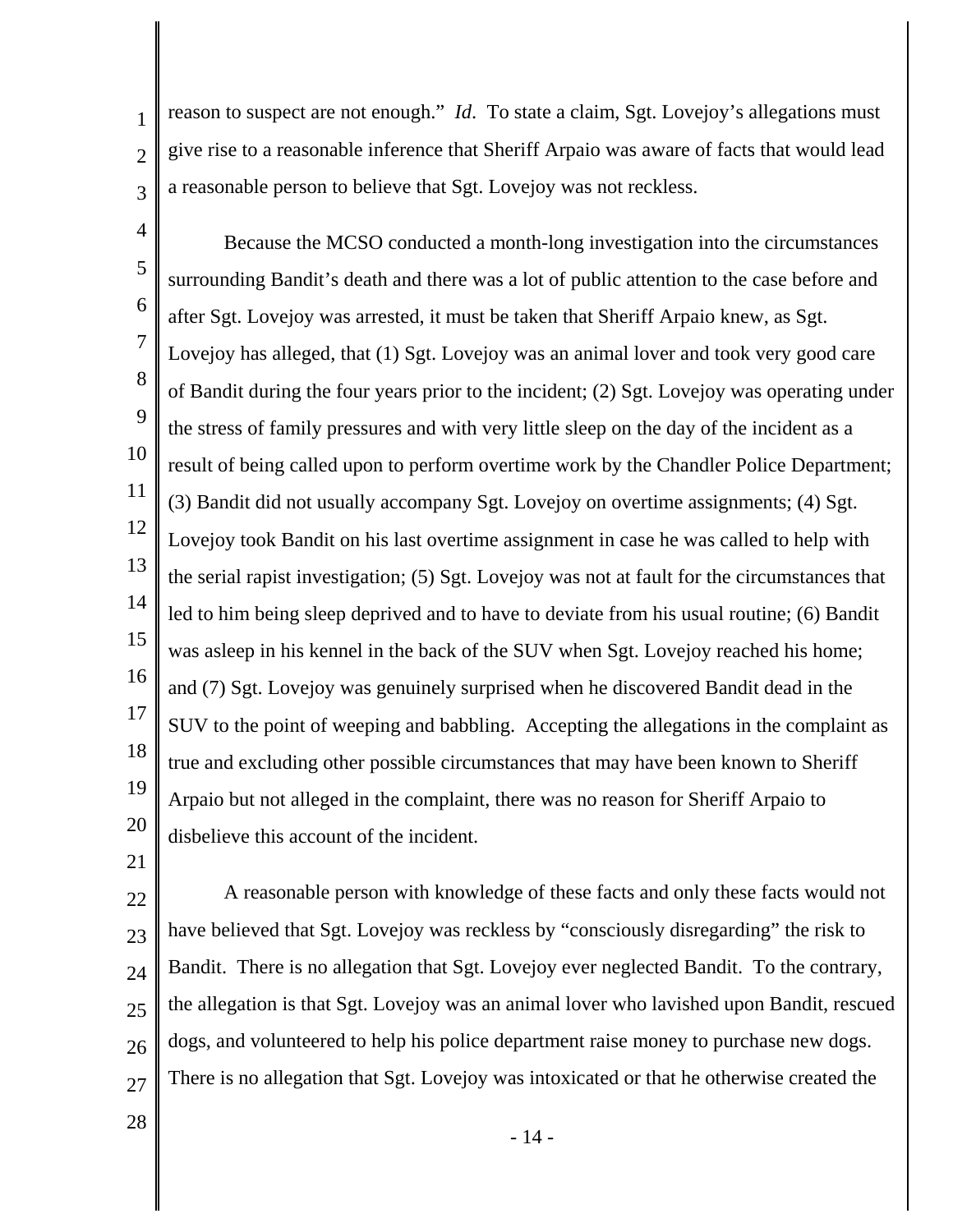1 2 3 4 5 6 7 8 9 conditions that led to Bandit being at risk. Sgt. Lovejoy was sleep deprived and stressed, but only because he had been called to work overtime by the Chandler Police Department and because of external family pressures. Bandit was not in the backseat of a car where he could easily be spotted--he was in a kennel, asleep, in the rear of the SUV. The allegations in the complaint indicate that Sgt. Lovejoy sincerely forgot that Bandit was in the SUV for reasons not caused by his own prior recklessness or fault. A person who fails to perceive a risk, even when the failure to do so is a "gross" deviation from applicable norms, can only be negligent, not reckless. *See In re William G.*, 192 Ariz. 208, 213, 963 P.2d 287, 291 n.1 (Ct. App. 1997).

10

11 12 13 14 15 16 17 Finally, although Bandit was dependent on Sgt. Lovejoy to remove him from the car, unlike an infant, Bandit did not require constant supervision. Bandit usually spent most of his day in Sgt. Lovejoy's yard, with Sgt. Lovejoy's other dogs. The level of vigilance expected of a person who cares for an adult animal is less than that expected of someone caring for an infant. Viewed in the light most favorable to Sgt. Lovejoy, the complaint pleads enough facts to take Sgt. Lovejoy's claim that he was arrested without probable cause "across the line from the conceivable to the plausible." *See Iqbal*, 129 S. Ct. at 1951.

18

19

20

21

22

23

24

25

26

## **B. Immunity**

Even though, assuming the allegations in the complaint are true, Sgt. Lovejoy's arrest was without probable cause, Sheriff Arpaio cannot be personally liable unless his conduct "violate[d] clearly established statutory or constitutional rights of which a reasonable officer would have known." *Harlow v. Fitzgerald*, 457 U.S. 800, 818 (1982). This is an objective inquiry–whether an officer subjectively believed that he had probable cause to arrest is irrelevant. *See Anderson v. Creighton*, 483 U.S. 635, 641(1987); *see also Mendocino Envtl. Ctr.,* 14 F.3d at 462 (explaining that it is the officer's knowledge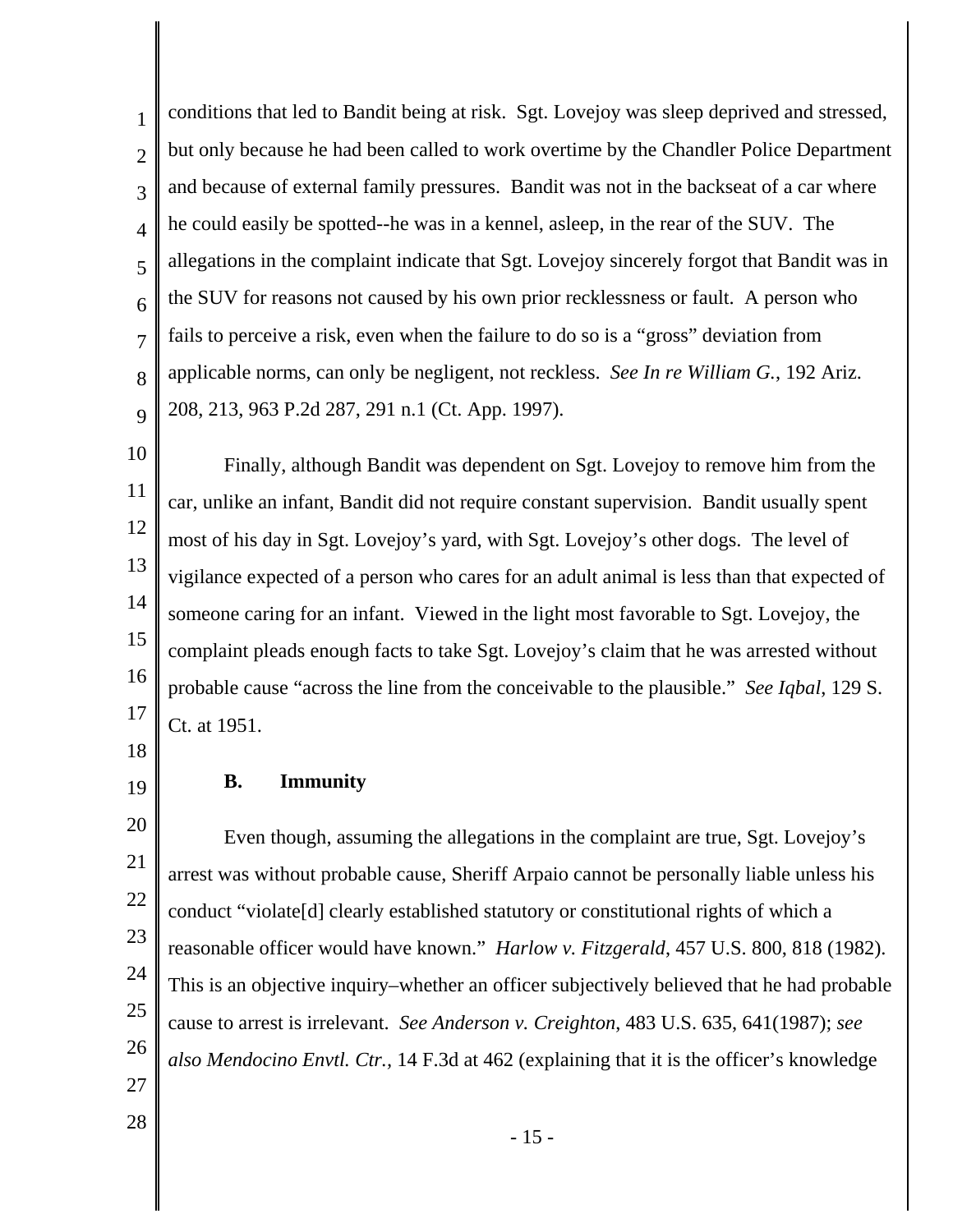that is relevant, since the objective qualified immunity analysis is focused on a reasonable officer confronted with the facts and circumstances actually known to the officer).

3

1

2

4 5 6 7 8 9 10 11 12 13 14 To defeat qualified immunity, the unlawfulness of Sheriff Arpaio's actions must have been apparent in light of pre-existing law. While there is no other case analyzing whether a person is reckless in the circumstances presented here, "[t]his is not to say that an official action is protected by qualified immunity unless the very action in question has previously been held unlawful." *See Anderson,* 483 U.S. at 640. "The relevant dispositive inquiry is whether it would be clear to a reasonable officer that his conduct was unlawful *in the situation he confronted*." *Moreno v. Baca*, 431 F.3d 633, 642 (9th Cir. 2005) (emphasis in original); *see also Anderson,* 483 U.S. at 640-41 (explaining that it does not follow immediately from the conclusion that it was firmly established that warrantless searches not supported by probable cause violate the Fourth Amendment that the officer's search was objectively unreasonable, but that the determination requires an examination of the information possessed by the officer).

15

16 17 18 19 20 21 22 23 24 25 26 27 The Ninth Circuit recognizes that an assertion of qualified immunity at the motion to dismiss stage puts the court in the difficult position of deciding far-reaching constitutional questions on a nonexistent factual record. *al-Kidd,* 580 F.3d at 965. However, looking only to the circumstances alleged in the complaint, they clearly state that Sgt. Lovejoy was not reckless in Bandit's death. Sheriff Arpaio is said to have been aware of this. Sheriff Arpaio was not called upon to make a quick decision on the spot regarding Sgt. Lovejoy's culpability–the MCSO and the Sheriff had conducted a thorough investigation for nearly a month before arresting Sgt. Lovejoy in conjunction with a scheduled press conference. Moreover, it is clearly established, and Sheriff Arpaio should have known, that in the absence of probable cause to believe that Sgt. Lovejoy was reckless, Sgt. Lovejoy's arrest was unlawful. It may turn out that Sgt. Lovejoy's allegations fall short on the evidence, or that Sheriff Arpaio was not aware of the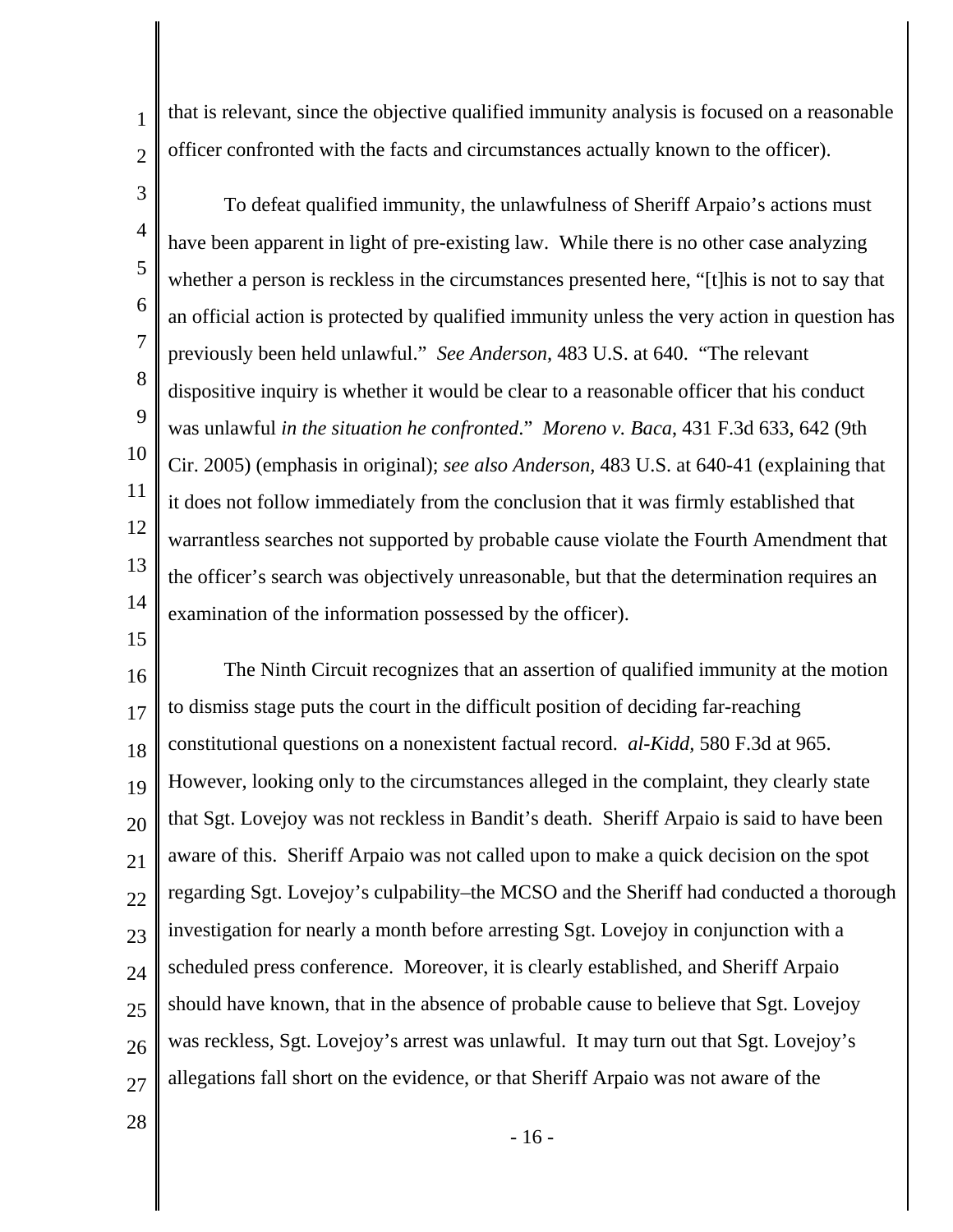2 3 4 circumstances surrounding Bandit's death; however, at this stage of the proceedings the Court is required to accept Sgt. Lovejoy's factual allegations as true and to draw all reasonable factual inferences in Sgt. Lovejoy's favor. Sheriff Arpaio is not entitled to qualified immunity now. He may soon present his defense again on summary judgment.

- **V. Equal Protection**
- 6

25

26

27

28

5

1

7 8  $\overline{Q}$ 10 11 12 13 14 15 16 17 18 Sgt. Lovejoy alleges that Sheriff Arpaio violated his equal protection rights by selectively arresting and prosecuting him. "The purpose of the equal protection clause of the Fourteenth Amendment is to secure every person within the State's jurisdiction against intentional and arbitrary discrimination, whether occasioned by express terms of a statute or by its improper execution through duly constituted agents." *Lazy Y Ranch LTD v. Behrens*, 546 F.3d 580, 588 (9th Cir. 2008) (quoting *Village of Willowbrook v. Olech*, 528 U.S. 562, 564 (2000)). Where state action does not implicate a fundamental right or a suspect classification, the plaintiff may nevertheless state an equal protection claim by demonstrating that he has been intentionally treated differently from others similarly situated and that there is no rational basis for the difference in treatment. *Squaw Valley Dev. Co. v. Goldberg*, 375 F.3d 936, 944 (9th Cir. 2004), *overruled on other grounds*, *Action Apt. Ass'n v. Santa Monica Rent Control Bd*., 509 F.3d 1020, 1025 (9th Cir. 2007).

19 20 21 22  $23$ 24 In any equal protection analysis, it is first necessary to identify the class or group being discriminated against. *Id.* at 945. Sgt. Lovejoy claims that he was singled out from all other police officers, and Sheriff Arpaio's own MCSO officers in particular, whose service dogs died under their care. Sgt. Lovejoy alleges that at least three other police dogs died under suspicious circumstances, but that their handlers were never investigated, disciplined, or prosecuted.

The allegations in the complaint, however, do not establish that Sgt. Lovejoy was similarly situated to the other officers who were not investigated. Sgt. Lovejoy was

- 17 -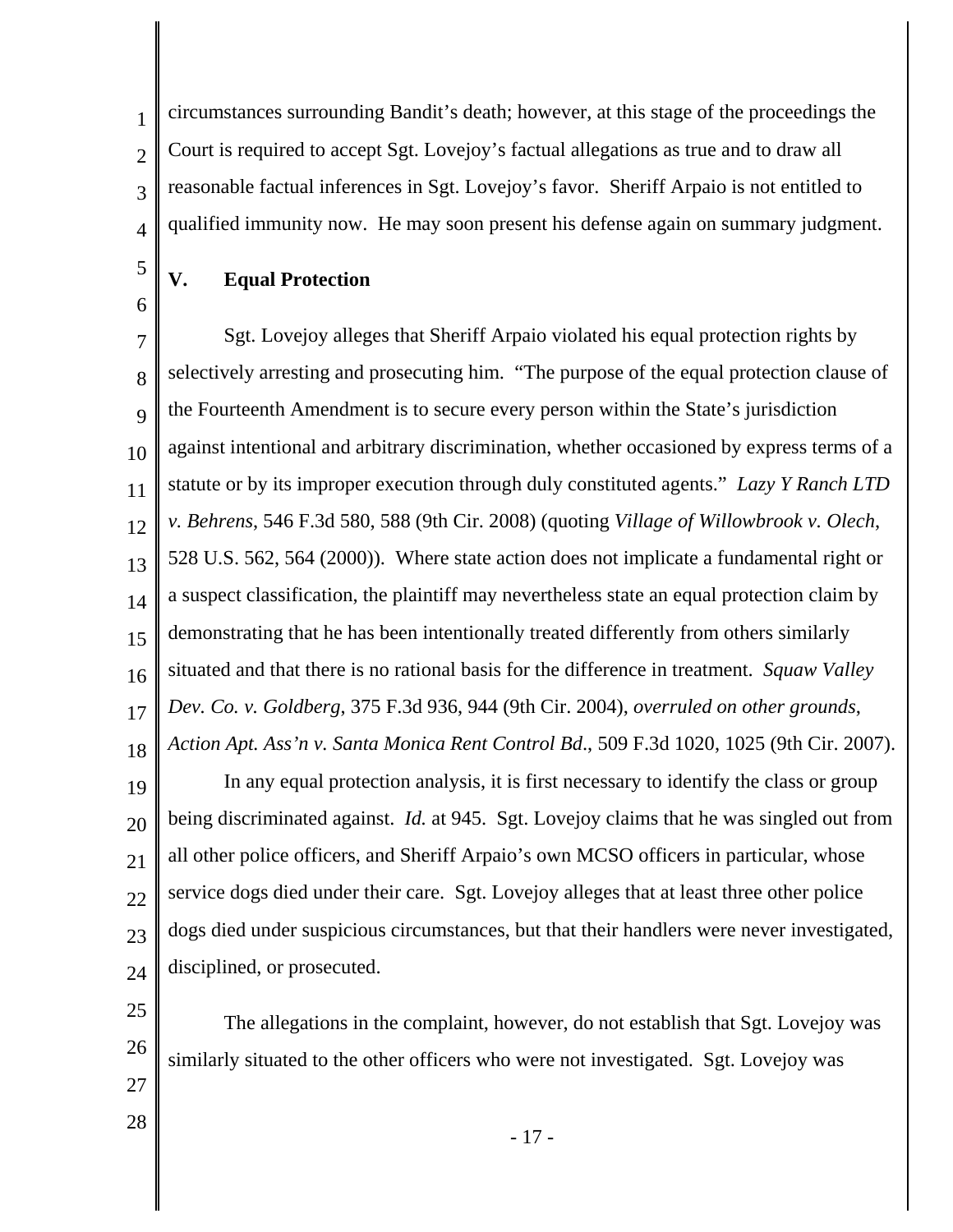1 2 3 4 5 6 7 8 9 10 11 12 13 prosecuted under A.R.S. § 13-2910A(7), which criminalizes "intentionally, knowingly, or recklessly leav[ing] an animal unattended and confined in a motor vehicle" when "physical injury to or death of the animal is likely to result." Sgt. Lovejoy does not allege that any other dog died as a result of being left unattended in a motor vehicle. Instead, Sgt. Lovejoy alleges that one dog died because he did not receive needed medication, that another dog died trying to escape from a chain-linked kennel, and that a third dog died from heat exhaustion in his kennel. The circumstances in which those dogs died are different from those surrounding Bandit's death. Sgt. Lovejoy was therefore not "similarly situated" to the other officers who were not investigated. *See Squaw Valley Dev. Co.,* 375 F.3d at 945 (ski resort not similarly situated to other ski resorts when it failed to show that others were of comparable size, had a comparable history of noncompliance, engaged in a comparable level of activity, or had a comparable history of administrative action being ineffective).

14

15 16 17 18 19 20 A plaintiff may nevertheless state an equal protection claim based upon selective enforcement of the law if he can show that the defendant's alleged rational basis is a pretext for an impermissible motive. *Lazy Y Ranch LTD*, 546 F.3d at 592. The class of one theory is unusual because "the plaintiff in a 'class of one' case does not allege that the defendants discriminate against a *group* with whom she shares characteristics, but rather that the defendants simply harbor animus against her *in particular* and therefore treated her arbitrarily." *Id.* at 592 (emphasis in original).

21

22 23 24 25 26 27 While there is no Ninth Circuit precedent that directly addresses whether a plaintiff may bring a class of one claim against police officers, the Seventh Circuit has concluded that such a cause of action exists when a plaintiff claims that the police have inflicted unequal treatment for no reason other than malice. *Hanes v. Zurick*, 578 F.3d 491, 496 (7th Cir. 2009). Sgt. Lovejoy has alleged that Sheriff Arpaio specifically targeted Sgt. Lovejoy for arrest and prosecution for reasons wholly unrelated to any legitimate state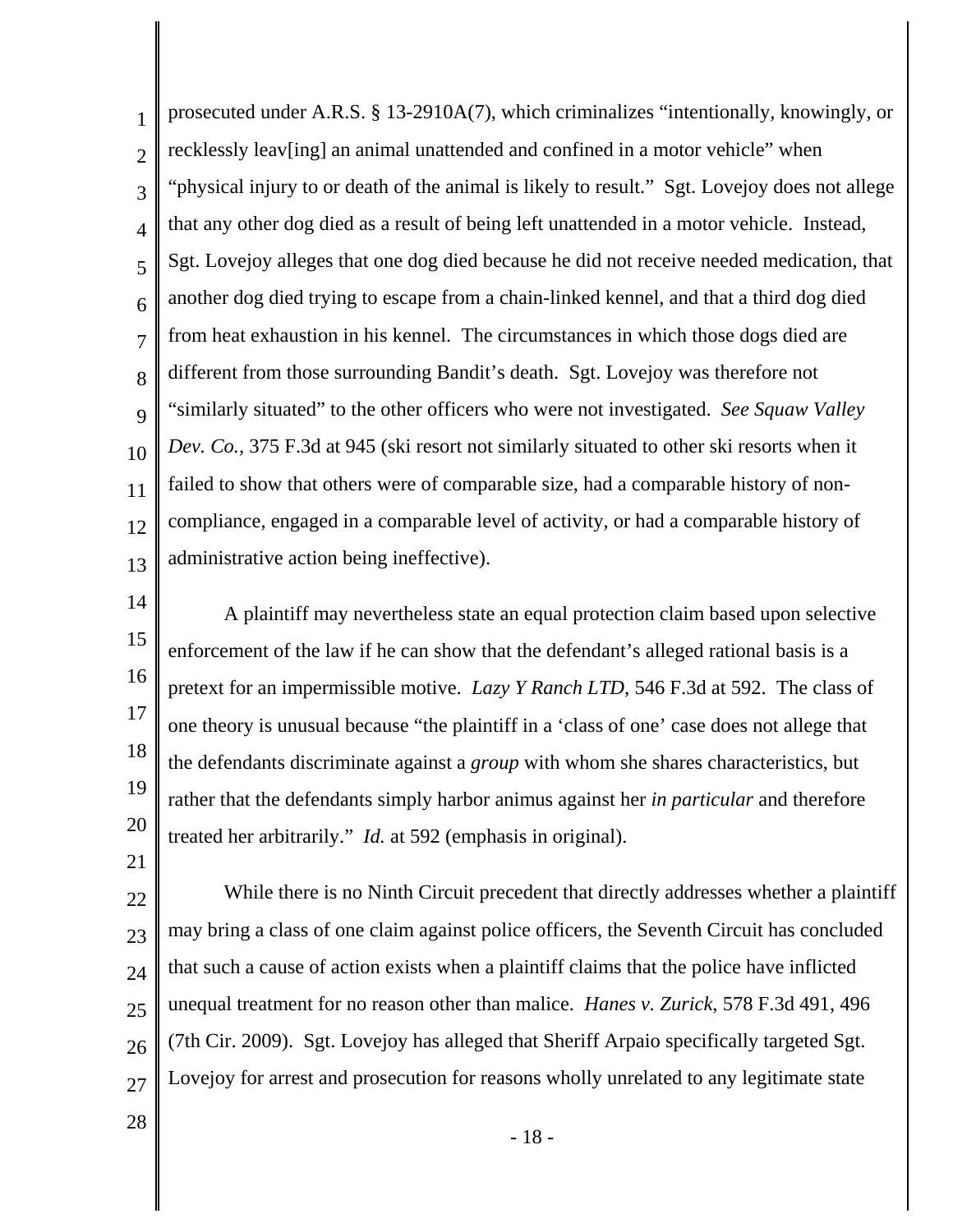1 2 3 4 5 objective, that is, for the sole purpose of garnering publicity. In light of *Hanes* and in the absence of any contrary authority cited by Defendants, the Court cannot agree at this stage of the litigation that Sgt. Lovejoy's class of one equal protection claim fails. A different conclusion may be warranted upon consideration of a properly supported motion for summary judgment and with the benefit of a fully developed record.

6 7 8 9 10 11 12 13 14 15 16 17 Finally, Defendants contend that Sgt. Lovejoy cannot maintain a class of one claim because Sgt. Lovejoy's arrest was based on probable cause, and the existence of probable cause would defeat a class of one selective enforcement claim. *See Jordan v. Oregon Dept of Human Servs.*, No. 07-940-HA, 2009 WL 2184539, at \*5, 2009 U.S. Dist. LEXIS 61960, at \*15-16 (D. Or. July 21, 2009) ("However, if defendants can prove probable cause existed for the underlying criminal prosecution, then this evidence suggests that the prosecution would have occurred regardless of the retaliatory motive."); *cf. Hartman v. Moore*, 547 U.S. 250, 257-66 (2006) (holding that plaintiff must show lack of probable cause in a Bivens action against criminal investigators for inducing prosecution in retaliation for speech). The Court, however, has found that the complaint sufficiently alleges lack of probable cause. Therefore, Defendants' contention fails as of this early stage of the proceeding.

## 18

21

22

23

24

25

19 **VI. Municipal Liability** 

20 26 Sgt. Lovejoy sued Sheriff Arpaio in his official capacity, and a suit against a municipal officer in his official capacity is equivalent to a suit against the municipality. *Monell v. Dep't of Soc. Servs.*, 436 U.S. 658, 694 (1978). Under *Monell*, municipal liability may be based on: an expressly adopted official policy; a longstanding practice or custom; or the decision of a person with final policymaking authority. *Lytle v. Carl*, 382 F.3d 978, 982 (9th Cir. 2004). Sgt. Lovejoy claims that he is entitled to relief under the second and third *Monell* prongs.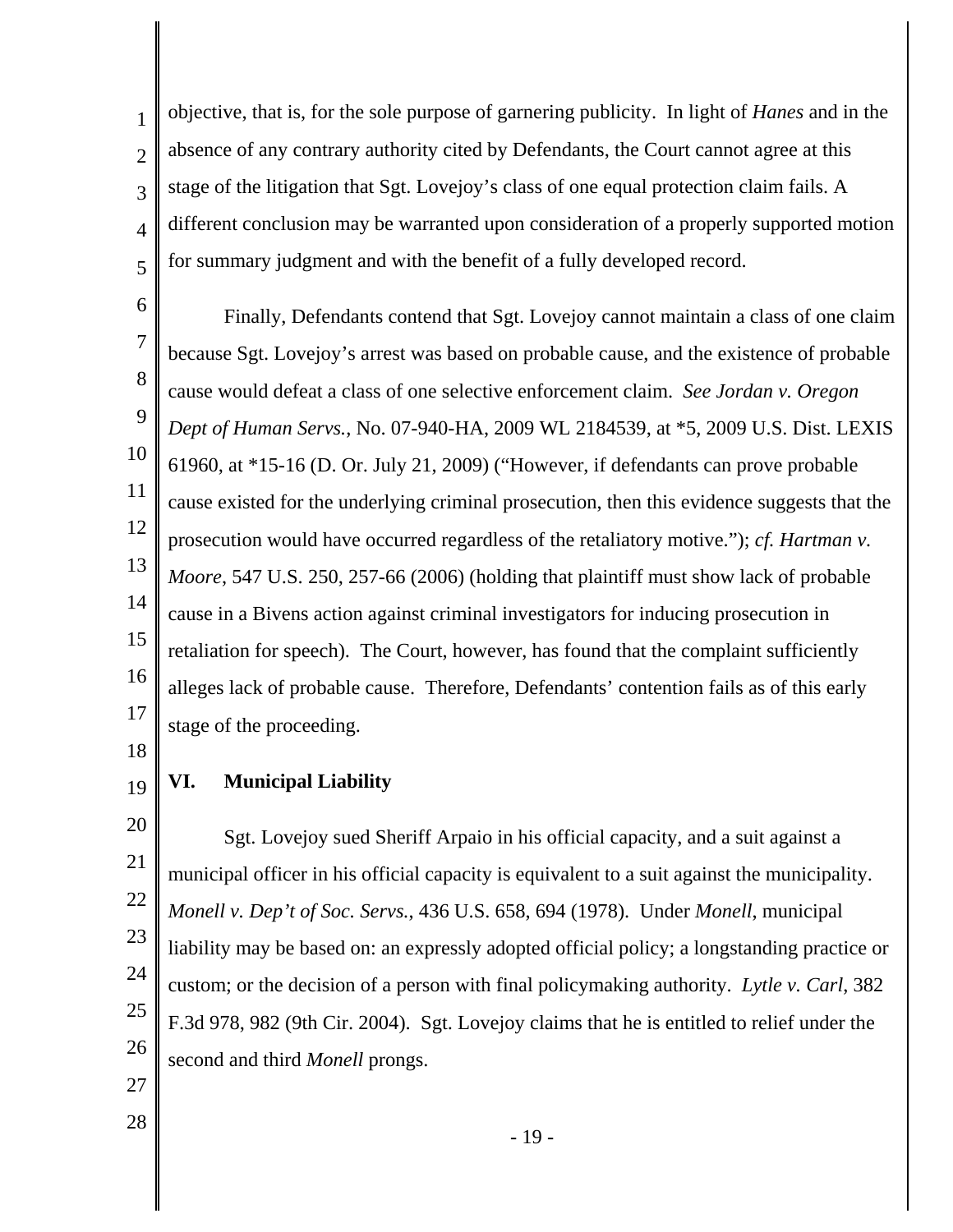## **A. Custom or Practice**

2 3 4 5 6 7 8 9 10 11 12 13 Sgt. Lovejoy contends that there is a longstanding practice or custom in Maricopa County of targeting, arresting, and prosecuting individuals without probable cause. However, the complaint only describes political exploitation by Sheriff Arpaio of Sgt. Lovejoy for publicity. The complaint does not allege a longstanding municipal custom or practice of arresting people without probable cause. Sgt. Lovejoy therefore has failed to state a claim under the second *Monell* prong. At oral argument Plaintiffs requested leave to amend the complaint to include such allegations. Plaintiffs will be given leave to add such allegations; but in light of the Court's alternative conclusion that municipal liability is established because Sheriff Arpaio is an official policymaker for Maricopa County, it is a matter of Plaintiffs' choice whether to add the duplicative ground of a longstanding practice of arresting and prosecuting persons without probable cause.

14

1

## **B. Final Policymaker**

15 16 17 18 19 20 21 22 23 24 25 26 27 A municipality may be held liable under § 1983 when the person who committed the violation was an official with final policymaking authority or when such an official ratified a subordinate's unconstitutional decision or action and the basis for it. *Clouthier v. County of Contra Costa*, \_\_ F.3d \_\_, 2010 WL 114958, at \*14, 2010 U.S. App. LEXIS 884, at\*42-43 (9th Cir. Jan. 14, 2009). "It does not matter that the final policymaker may have subjected only one person to only one constitutional violation." *Lytle*, 382 F.3d at 983. "A municipality can be liable for an isolated constitutional violation when the person causing the violation has final policymaking authority." *Id.* (quoting *Christie v. Iopa*, 176 F.3d 1231, 1235 (9th Cir. 1999)); *see also Larez v. Los Angeles*, 946 F.2d 630, 646 (9th Cir. 1991) ("To the extent that the terms 'policy' and 'custom' imply something beyond a single decision, official liability may also be imposed where a first-time decision to adopt a particular course of action is directed by a governmentally authorized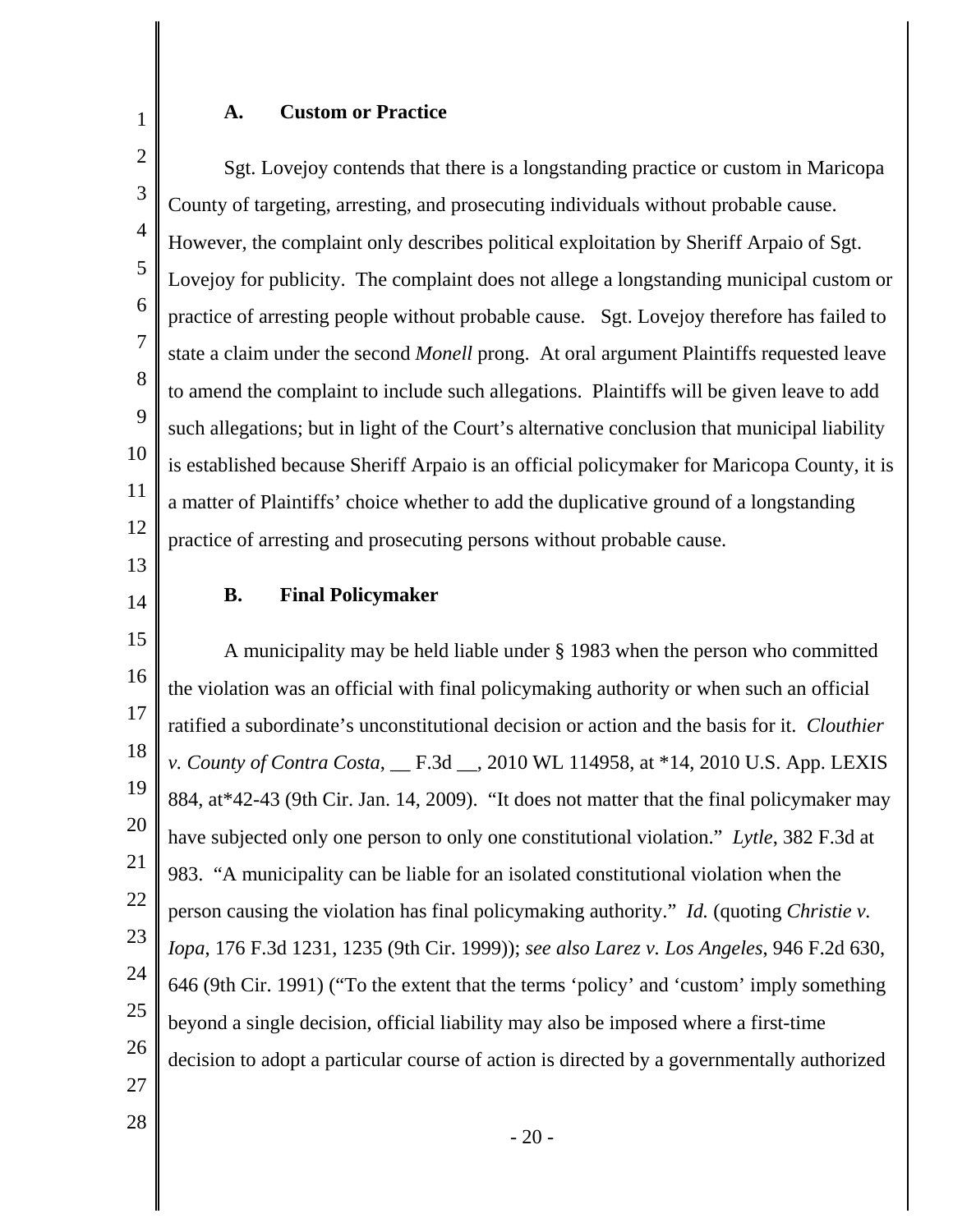1 decisionmaker.")

2 3 4 5 6 7 8 9 Sgt. Lovejoy contends that Sheriff Arpaio is a final policymaker for Maricopa County and in this capacity violated Sgt. Lovejoy's civil rights. Identifying a policymaking official is a question of law for the court to decide by reference to state law, not one of fact to be submitted to the jury. *Jett v. Dallas Indep. Sch. Dist.*, 491 U.S. 701, 737 (1989). "When determining whether an individual has final policymaking authority, [the court] ask[s] whether he or she has authority '*in a particular area or on a particular issue.*'" *Lytle*, 382 F.3d at 983 (emphasis in original) (quoting *McMillian v. Monroe County*, 520 U.S. 781, 785 (1997)).

10

11 12 13 14 15 16 17 18 19 20 21 22 23 24 25 26 27 Sheriff Arpaio is a final policymaker for Maricopa County in the context of criminal law enforcement. A.R.S.  $\S 11-441(A)(2)$  provides that the Sheriff shall "arrest and take before a magistrate for examination all persons who attempt to commit or who have committed a public offense." "The purpose of this duty is the prompt and orderly administration of criminal justice, including the Sheriff's discretionary investigatory determination of when enough evidence has been obtained to make an arrest." *De Jesus Ortega Melendres v. Arpaio*, 598 F. Supp. 2d 1025, 1039 (D. Ariz. 2009). The Sheriff can call upon others to assist him in the execution of these duties. *See* A.R.S. 11-441(B) ("The sheriff may in the execution of [those] duties . . . command the aid of as many inhabitants in the county as the sheriff deems necessary.") The Sheriff also has fiscal independence. Maricopa County must pay the actual and necessary expenses of the Sheriff. A.R.S. § 11-444 ("The sheriff shall be allowed actual and necessary expenses incurred by the sheriff in pursuit of criminals.") No one above the Sheriff has the authority to investigate crimes and arrest individuals. Therefore, the Sheriff has final policymaking authority in the context of criminal law enforcement. *See De Jesus Ortega Melendres,* 598 F. Supp. 2d at 1038-39 (holding that the Sheriff is the final policymaker with respect to criminal investigations); *Guillory v. Greenlee County*, No. CV 05-352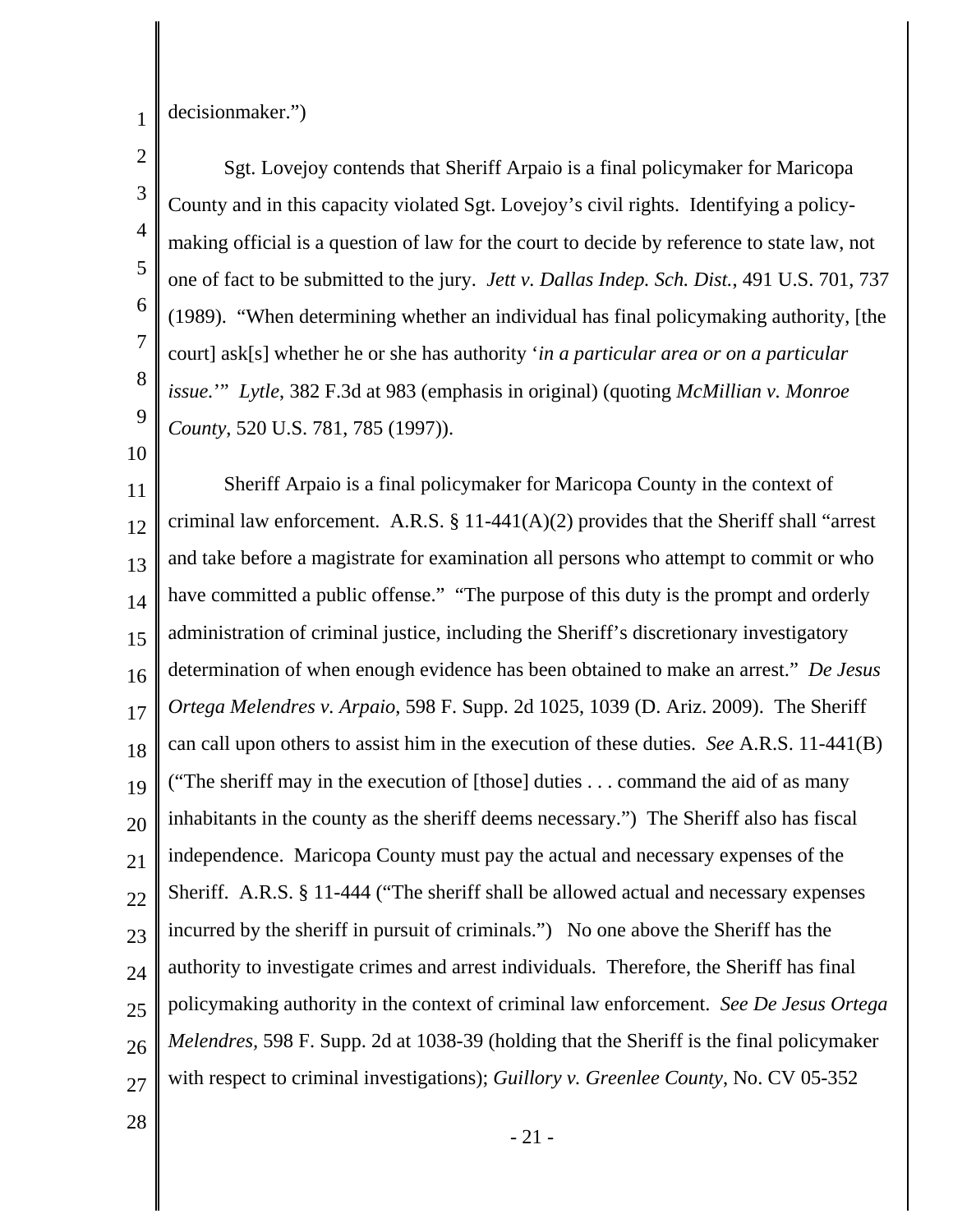1 2 3 4 TUC DCB, 2006 WL 2816600, at \*4, 2006 U.S. Dist. LEXIS 71926, at \*12 (D. Ariz. Sept. 28, 2006) (same); *Flanders v. Maricopa County*, 203 Ariz. 368, 378, 54 P.3d 837, 847 (Ct. App. 2002) (holding county liable because the sheriff is a county officer whose duties regarding jail operations are fixed by law).

5 6 7 8 9 10 11 12 13 14 15 16 17 18 19 Because Sheriff Arpaio is a final policymaker for Maricopa County, his acts "surely represent[] an act of official government 'policy.'" *See Harper v. City of Los Angeles*, 533 F.3d 1010, 1027 (9th Cir. 2008) (quoting *Pembaur v. City of Cincinnati*, 475 U.S. 469, 481 (1986)). "For purposes of *Monell* liability, the term 'policy' includes. . . . 'a course of action tailored to a particular situation and not intended to control decisions in later situations.'" *Lytle*, 382 F.3d at 983 (quoting *Pembaur*, 475 U.S. at 481). A policy is "a deliberate choice to follow a course of action . . . made from among various alternatives by the official or officials responsible for establishing final policy with respect to the subject matter in question." *Oviatt v. Pearce*, 954 F.2d 1470, 1477 (9th Cir. 1992) (quoting *Pembaur*, 475 U.S. at 483-84)). Sgt. Lovejoy has alleged Sheriff Arpaio made a deliberate choice to engage in conduct that violated his civil rights. Sgt. Lovejoy has therefore stated a claim for municipal liability under the third *Monell* prong. *See Harper*, 533 F.3d at 1025 (police chief is final policymaker for City of Los Angeles, rendering City liable for police chief's "decision that deprived plaintiffs of their constitutional rights").

20

#### 21 **VII. Malicious Prosecution**

22 23 24 26 27 Sgt. Lovejoy asserts malicious prosecution claims against Sheriff Arpaio under § 1983 and Arizona law. "[T]o prevail on a § 1983 claim of malicious prosecution, a plaintiff must show that the defendants prosecuted [him] with malice and without probable cause, and that they did so for the purpose of denying him [a specific constitutional right.]" *Awabdy v. City of Adelanto*, 368 F.3d 1062, 1066 (9th Cir. 2004)

28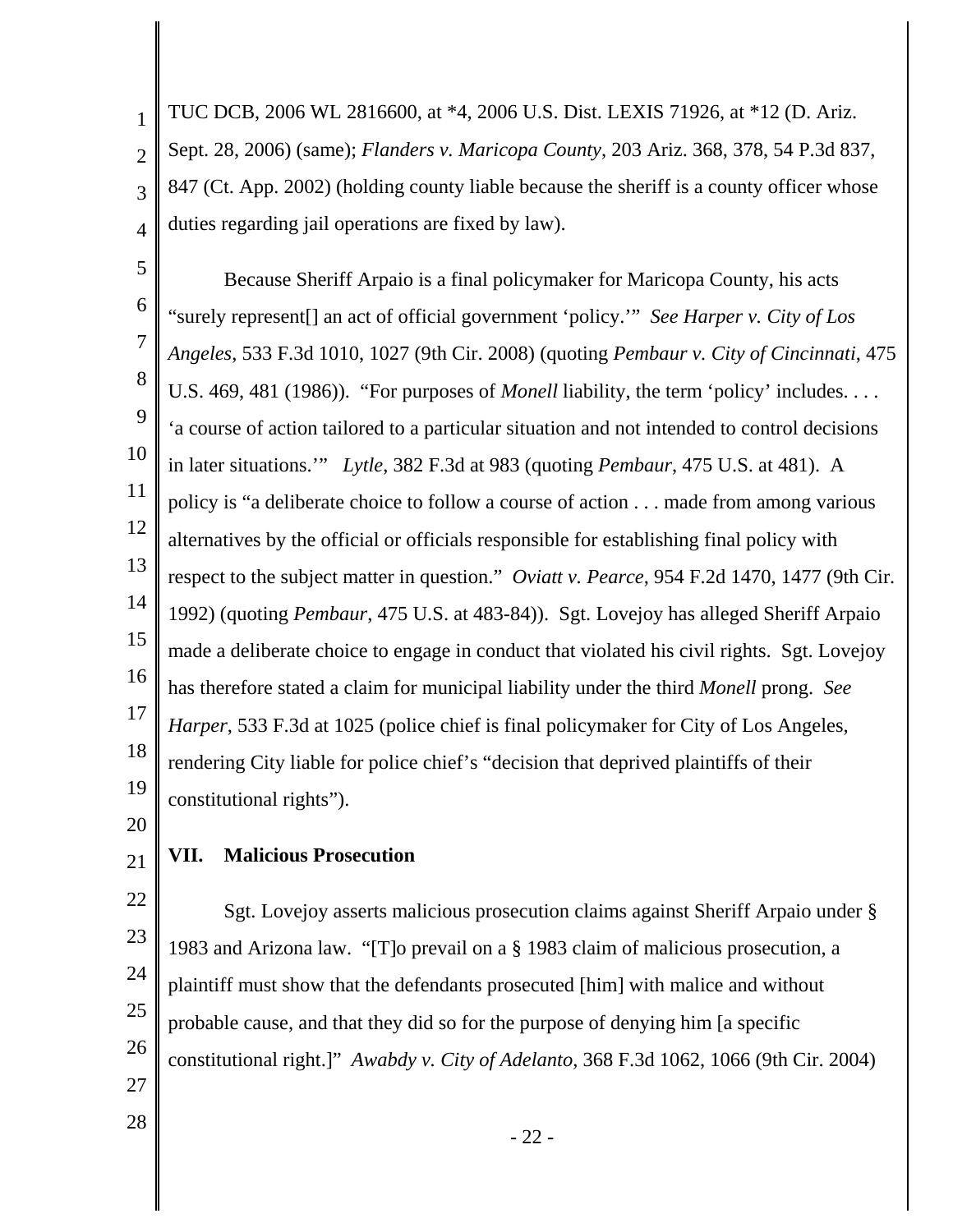1 2 3 4 5 6 7 8 (quoting *Freeman v. City of Santa Ana*, 68 F.3d 1180, 1189 (9th Cir. 1995)). Under Arizona law, "the elements of a malicious prosecution claim are: (1) a criminal prosecution, (2) that terminates in favor of the plaintiff, (3) with the defendants as prosecutors, (4) actuated by malice, (5) without probable cause, and (6) causing damages." *Slade v. City of Phoenix*, 112 Ariz. 298, 300, 541 P.2d 550, 552 (1975). "Malicious prosecution actions are not limited to suits against prosecutors but may be brought, as here, against other persons who have wrongfully caused the charges to be filed." *Awabdy*, 368 F.3d at 1066.

9 10 11 12 13 14 15 16 17 To state a claim for malicious prosecution, Sgt. Lovejoy must have alleged that a state or local official improperly exerted pressure, knowingly provided misinformation to the prosecutor, concealed exculpatory evidence, or otherwise engaged in wrongful or bad faith conduct that was actively instrumental in causing the initiation of legal proceedings. *Lacy v. County of Maricopa,* 631 F. Supp. 2d 1183, 1195 (D. Ariz. 2008). Sheriff Arpaio contends that the allegations in the complaint are insufficient because they merely establish that Sheriff Arpaio urged the county attorney to prosecute Sgt. Lovejoy, and that this does not rise to the level of impropriety required to rebut the presumption of prosecutorial independence.

18

19 20 21 22 23 24 25 26 27 The filing of a criminal complaint immunizes police officers from damages suffered thereafter because it is presumed that the prosecutor filing the complaint exercised independent judgment in determining that probable cause for an arrest exists at that time. *Harper*, 533 F.3d at 1027. "A § 1983 plaintiff may rebut this presumption, however, by showing that the district attorney was pressured or caused by the investigating officers to act contrary to his independent judgment." *Id.* at 1028. The presumption of prosecutorial independence does not protect investigative officers if they interfered with the prosecutor's judgment by omitting relevant information or by pressuring the prosecutor to file charges. *Id*.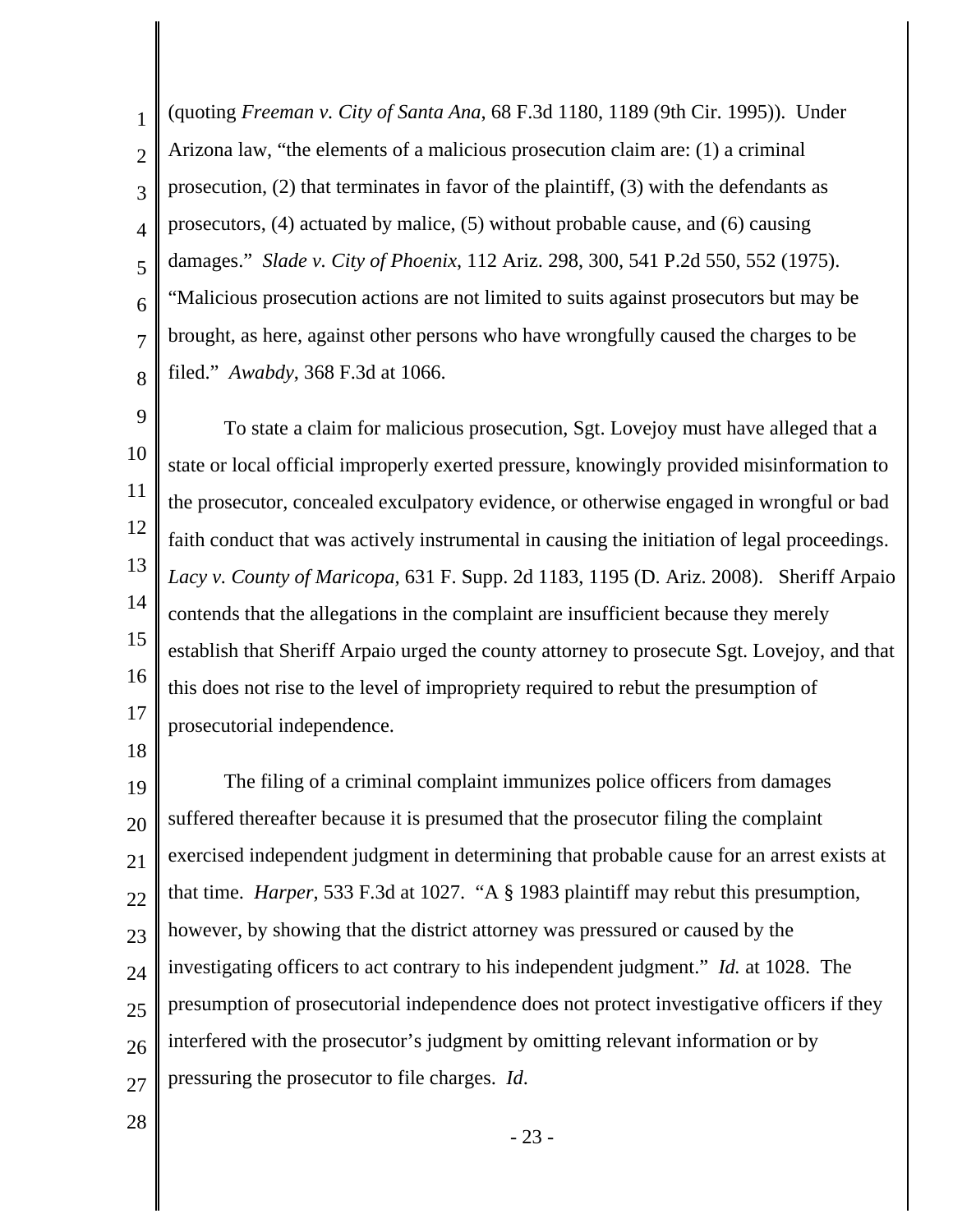1 2 3 4 5 6 7 8 In *Harper*, the police exerted improper pressure on the district attorney by "hounding" him to file criminal charges against several police officers in a high profile corruption case that generated intense media scrutiny. *Id*. When the district attorney in *Harper* expressed caution about initiating a prosecution without a thorough investigation, the chief of the police department told him, "I don't care. Let's get the case behind us. If we prosecute the case, even if you lose, it's over." *Id*. at 1028. In addition, there was evidence that the district attorney was not independent but had worked "hand-in-hand" with the police throughout the investigation. *Id.* at 1027.

9 10 11 12 13 14 15 16 17 18 19 Likewise, Sgt. Lovejoy alleged that Sheriff Arpaio pressured the county attorney's office to initiate criminal proceedings against him without probable cause. The prosecutor initially assigned to Sgt. Lovejoy's case conveyed to his superiors in writing that there was a complete lack of evidence of any violation of the animal cruelty statutes and questioned whether the district attorney's office had an ethical basis to proceed with the prosecution. When Sheriff Arpaio learned of this and of the prosecutor's cooperation with Sgt. Lovejoy's defense attorney, Sheriff Arpaio "ordered" the county attorney's office to change course. The county attorney acquiesced and put a new prosecutor, Lisa Aubuchon, on the case. The complaint further alleges that Aubuchon knew that there was no evidence of criminal conduct because Aubuchon was on the panel that reviewed the first prosecutor's written concerns.

20

21 22 23 24 25 26 27 There was also ample evidence in *Harper*, and there are numerous allegations here, that investigating officers acted with an improper purpose. For instance, the police in *Harper* planned to arrest the officers publicly and parade them in front of the media. *Id.* at 1020. When the officers learned of this from an article published on the front page of the Los Angeles Times, they arranged to turn themselves in. *Id.* The police department subsequently issued a press release quoting the chief of police stating that "misconduct would not be tolerated." *Id.* The police then pressured the district attorney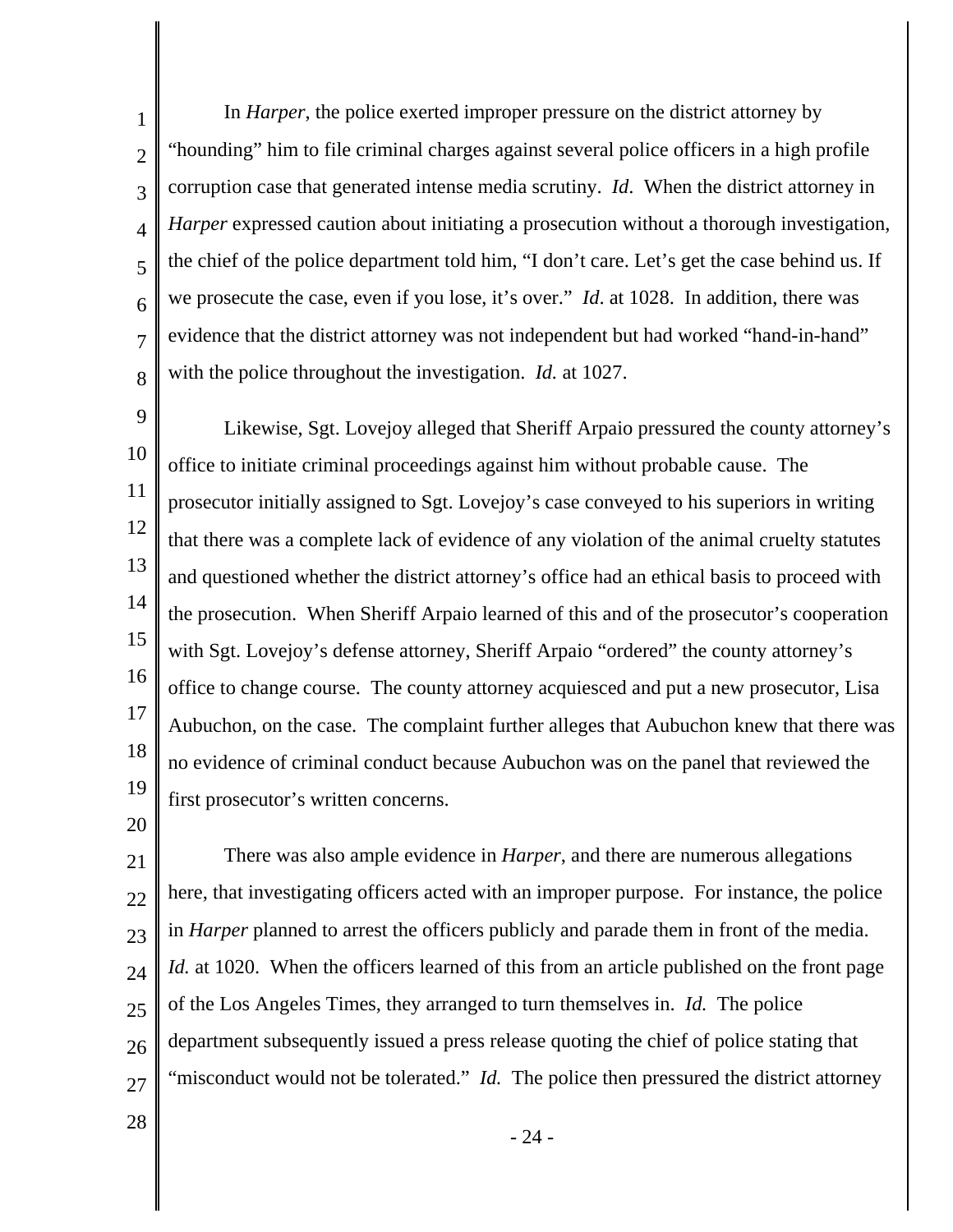1 2 3 4 5 6 7 to prosecute although he did not have probable cause to do so. *Id.* Sgt. Lovejoy has similarly alleged that Sheriff Arpaio scheduled a press conference before arresting him and attempted to lure him to the sheriff's station so that his arrest and felony prosecution could be announced to the press. The prosecutor first assigned to the case went so far as to cooperate with Sgt. Lovejoy's defense to have the case dismissed because he knew that there was no probable cause. However, his superiors would not have allowed him to drop the case due to Sheriff Arpaio's pressure.

8 9 10 11 12 13 14 15 16 17 18 19 It is possible to infer from these allegations that the prosecution's ultimate decision to file charges was tainted by the pressure exerted by Sheriff Arpaio and that Sheriff Arpaio acted with malice and with the intent to deprive Sgt. Lovejoy of his constitutional rights. *See id.* at 1028. While there is no allegation that Sheriff Arpaio withheld or tampered with evidence, "the presumption of prosecutorial independence protects investigative officers unless the evidence shows that the officers interfered with the prosecutor's judgment by omitting relevant information *or by pressuring the prosecutor to file charges.*" *Id.* (emphasis added). Sgt. Lovejoy has alleged that Sheriff Arpaio pressured the county attorney to bring charges with malice and without probable cause. Further, Sgt. Lovejoy was acquitted of the charges and has alleged damages. Sgt. Lovejoy has therefore stated a claim for malicious prosecution under both § 1983 and Arizona law.

20

#### 21 **VIII. State Law Claim for Abuse of Process**

22 23 24 25 26 27 28 In Arizona, "one who uses a legal process, whether criminal or civil, against another primarily to accomplish a purpose for which it was not designed, is subject to liability to the other for harm caused by the abuse of process." *Nienstedt v. Wetzel*, 133 Ariz. 348, 353, 651 P.2d 876, 881 (Ct. App. 1982). "The elements of an abuse of process claim are '(1) a willful act in the use of judicial process; (2) for an ulterior purpose not proper in the regular conduct of proceedings.'" *Crackel v. Allstate Ins. Co.*, 208 Ariz.

- 25 -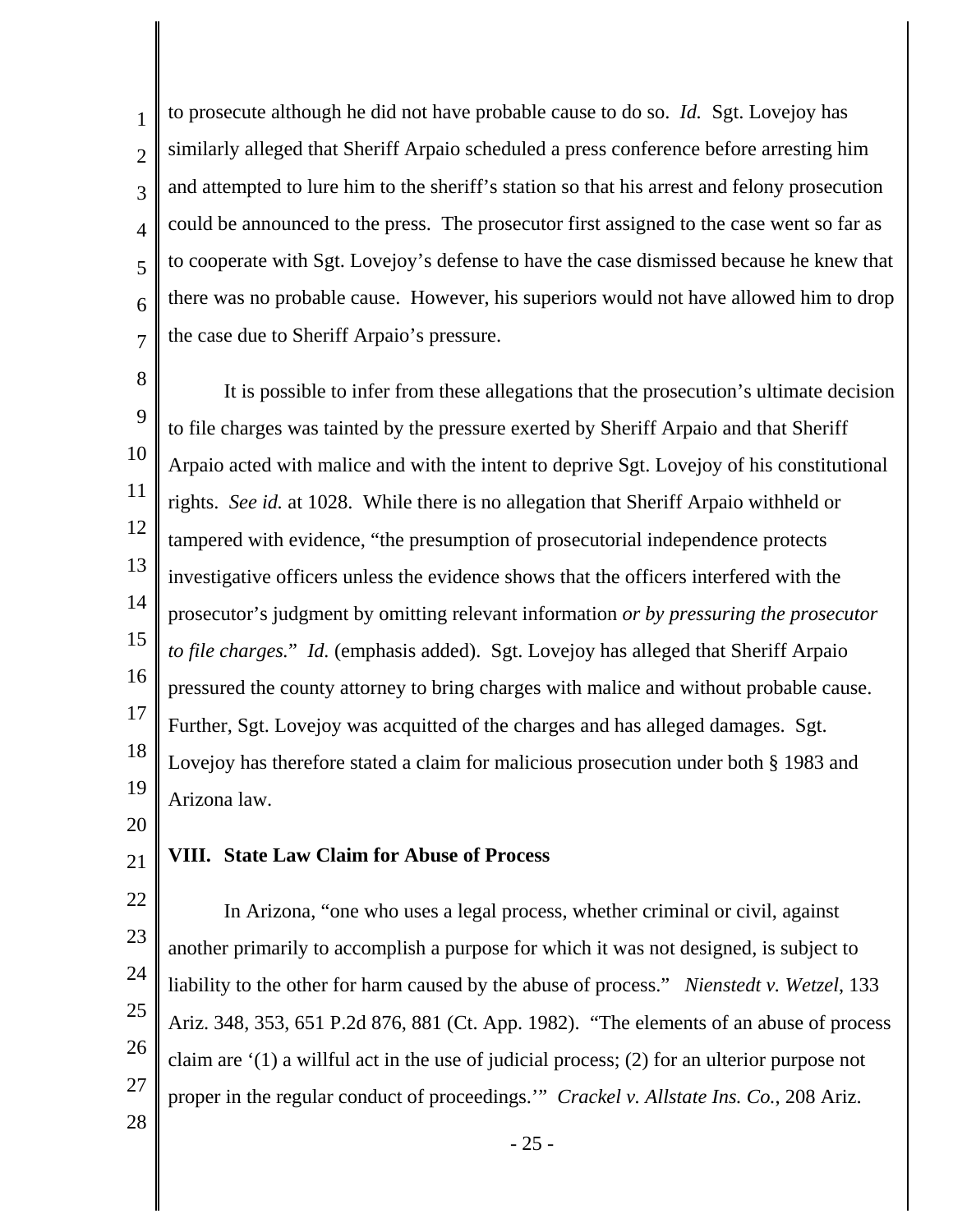1 2 3 4 5 252, 257, 92 P.3d 882, 887 (Ct. App. 2004) (quoting *Nienstedt*, 133 Ariz. at 353, 651 P.2d at 881). "A party can demonstrate the latter element by showing that the process has been used primarily to accomplish a purpose for which the process was not designed." *Id*. (internal quotations omitted). "Process" encompasses the entire range of procedures incident to litigation. *Crackel*, 208 Ariz. at 258, 92 P.3d at 888.

6

7 8 9 10 11 12 13 14 15 16 17 18 19 20 21 Abuse of process is "a definite act or threat not authorized by the process, or aimed at an objective not legitimate in the course of the process." *Id*. (internal quotations omitted). "There is no liability where the defendant has done nothing more than carry out the process to its authorized conclusion, even though with bad intentions." *Id*. "Liability should result only when . . . the utilization of the procedure for the purposes for which it was designed becomes so lacking in justification as to lose its legitimate function as a reasonably justifiable litigation procedure." *Crackel*, 208 Ariz. at 259, 92 P.3d at 889 (internal quotations omitted). Sgt. Lovejoy alleges that Sheriff Arpaio investigated, arrested, and prosecuted him solely to obtain publicity. However, "[a]buse of process . . . is not commencing an action or causing process to issue without justification." *Morn v. City of Phoenix*, 152 Ariz. 164, 167, 730 P.2d 873, 876 (Ct. App. 1986). In fact, "even a pure spite motive is not sufficient where process is used only to accomplish the result for which it was created." *Id*. (quoting Prosser and Keeton on the Law of Torts § 121 at 897 (5th ed. 1984)). Sgt. Lovejoy has alleged that his arrest and prosecution were improper, but he has not alleged that any specific judicial process was employed for a purpose other than for what it was designed. Therefore, Sgt. Lovejoy's abuse of process claim fails.

22 23

## **IX. State Law Claim for False Arrest**

24 25 26 27 28 The statute of limitations for a false imprisonment claim in Arizona is one year from the date that the claim accrues. A.R.S. § 12-541. The claim accrues on the date the plaintiff was arrested. Sgt. Lovejoy was arrested only once, on September 5, 2007, whereas the complaint was filed on August 14, 2009, nearly two years later. Sgt. Lovejoy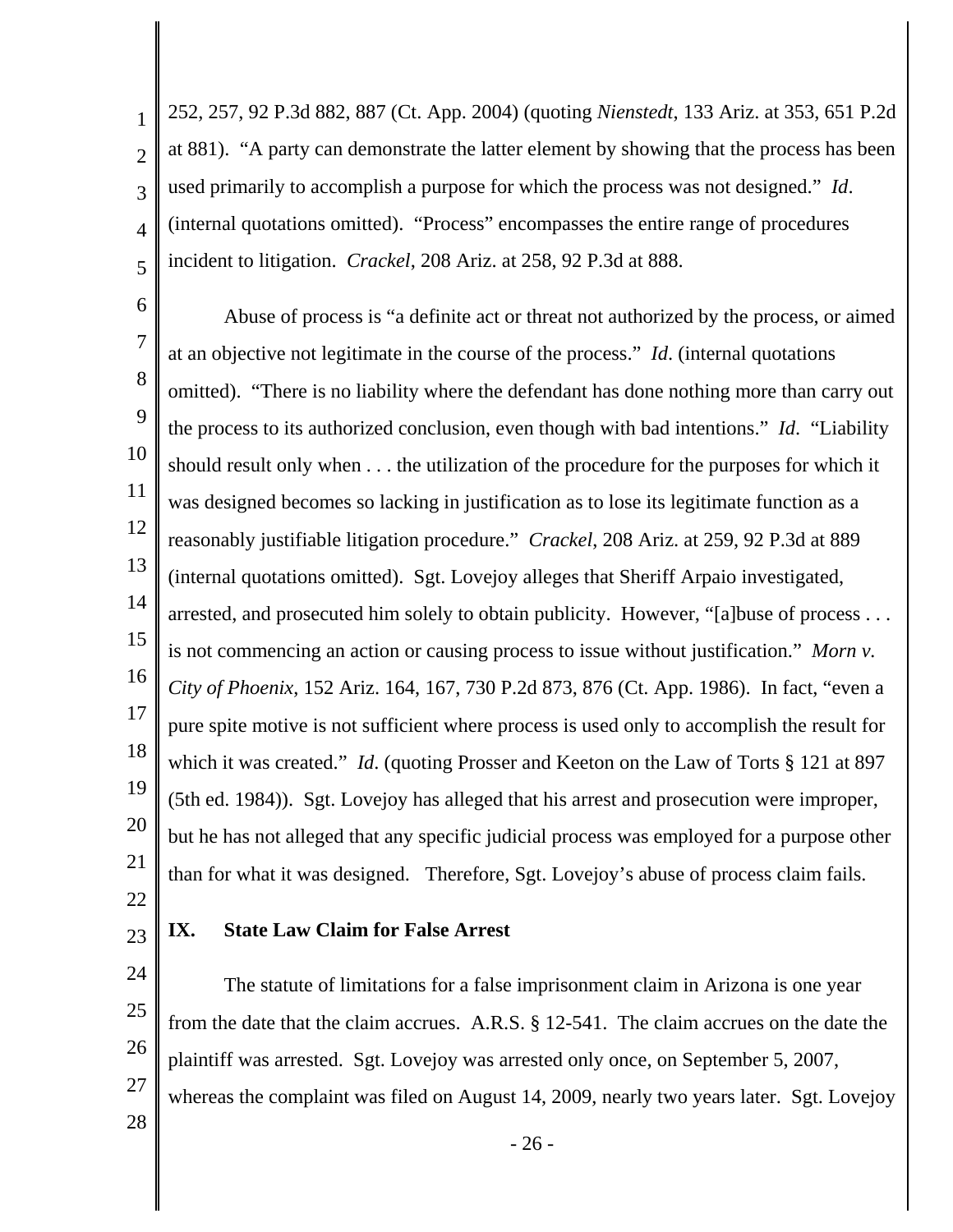does not dispute that their claim for false arrest is time-barred. Plaintiffs' claim for false arrest is therefore dismissed.

3

4

1

2

# **X. Maricopa County Sheriff's Office**

5 6 7 8 9 10 11 12 13 In Arizona, a government entity may be sued only if the legislature has given the entity the power to be sued. *See Schwartz v. Superior Court*, 186 Ariz. 617, 619, 925 P.2d 1068, 1070 (Ct. App. 1996). There is a consensus that Arizona's municipal police departments are non-jural entities. *Payne v. Arpaio*, No. CV09-1195-+PHX-NVW, 2009 WL 3756679, at \*4, 2009 U.S. Dist. LEXIS 110553, at \*14 (citing relevant cases). Courts that have found the MCSO to be a non-jural entity have relied primarily on the lack of a statute conferring the power on the MCSO to sue and be sued. *Id.* Plaintiffs have indicated that they are willing to concede that MCSO is a non-jural entity and to dismiss MCSO from the suit. Therefore, MCSO is dismissed from the suit.

14 **XI. Carolynn Lovejoy**

15 16

17

23

24

/ / /

25

26

27

28

Carolynn Lovejoy has failed to assert claims against Defendants. Plaintiffs have sought and will be given leave to amend their complaint to make such allegations.

18 19 20 21 22 **IT IS THEREFORE ORDERED** that Defendants' Motion to Dismiss (doc. #10) is denied, except that Plaintiffs' state law claims for abuse of process and false arrest are dismissed with prejudice. Plaintiffs are given leave until February 26, 2010, to amend their complaint to add allegations by Carolynn Lovejoy and to add claims against Maricopa County to the extent stated in this order.